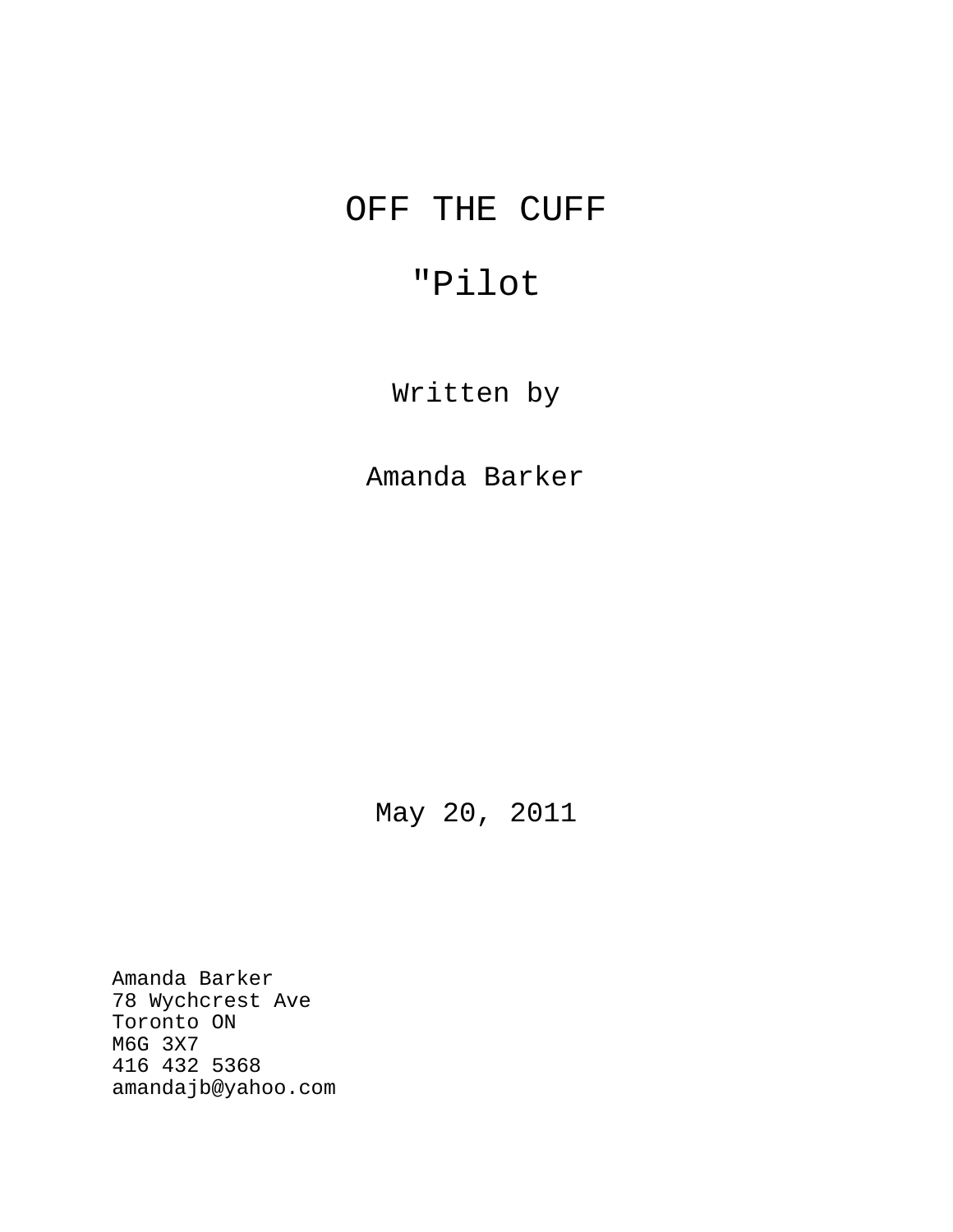## TEASER

#### 1 INT. A STAGE 1

The set is bright and colourful, like Nursery Rhymes on steroids. A childish piano tune plays in the background.

AMELIA jumps into frame. It is a close shot. She is wearing little girl's clothes.

> AMELIA (singsong voice) Well hello boys and girls! I'm Freda and I'm six. Me and my bestest friend Courtney are here to tell you about our school.

HILLARY jumps into frame.

HILLARY Most days we play hopscotch and have fun. But there was one day.

AMELIA One really bad day.

HILLARY Where the bullies stole all of our lunch money!

AMELIA Oh No! Here come the bullies now.

JOHN and JEREMY come in. They are wearing bandanas and ripped jeans. John is effeminate and Jeremy is a wimp but both try really hard.

> JOHN Give us all of your lunch money.

> > JEREMY

Good one!

John and Jeremy high five.

## 2 INT. DAYTIME - INTERVIEW - AMELIA'S APARTMENT 2

The apartment serves as a shrine to Amelia's accomplishments. Three cats wander and continually jump on the table while she sprays them off with a plastic bottle of water.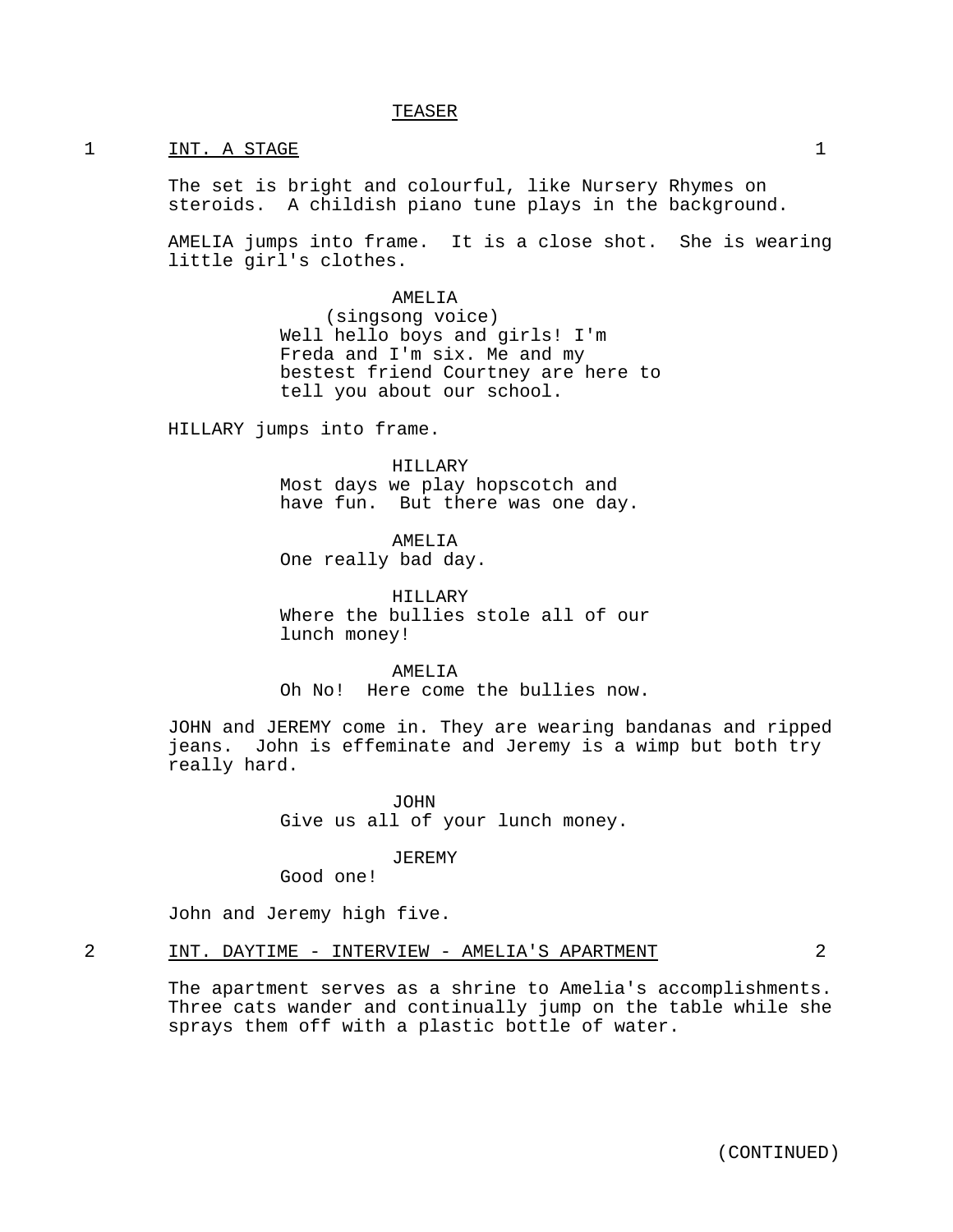#### AMELIA

When I was 12, I wanted to be an actress. I was in ballet class and I realized that playing the roles was the part I liked the most. That and my boobs where throwing me off balance. I went to a high school for the performing arts. I wasn't very good. I got mono a lot. I went to university. I met an actor. I got married. We moved to NYC. Without green cards. We both got deported. We moved to Toronto. I booked, you know, some work. He left me for an actress named Hilary Grant. She's in this cast. She doesn't know that I know that. Yet.

## END OF TEASER

(CONTINUED)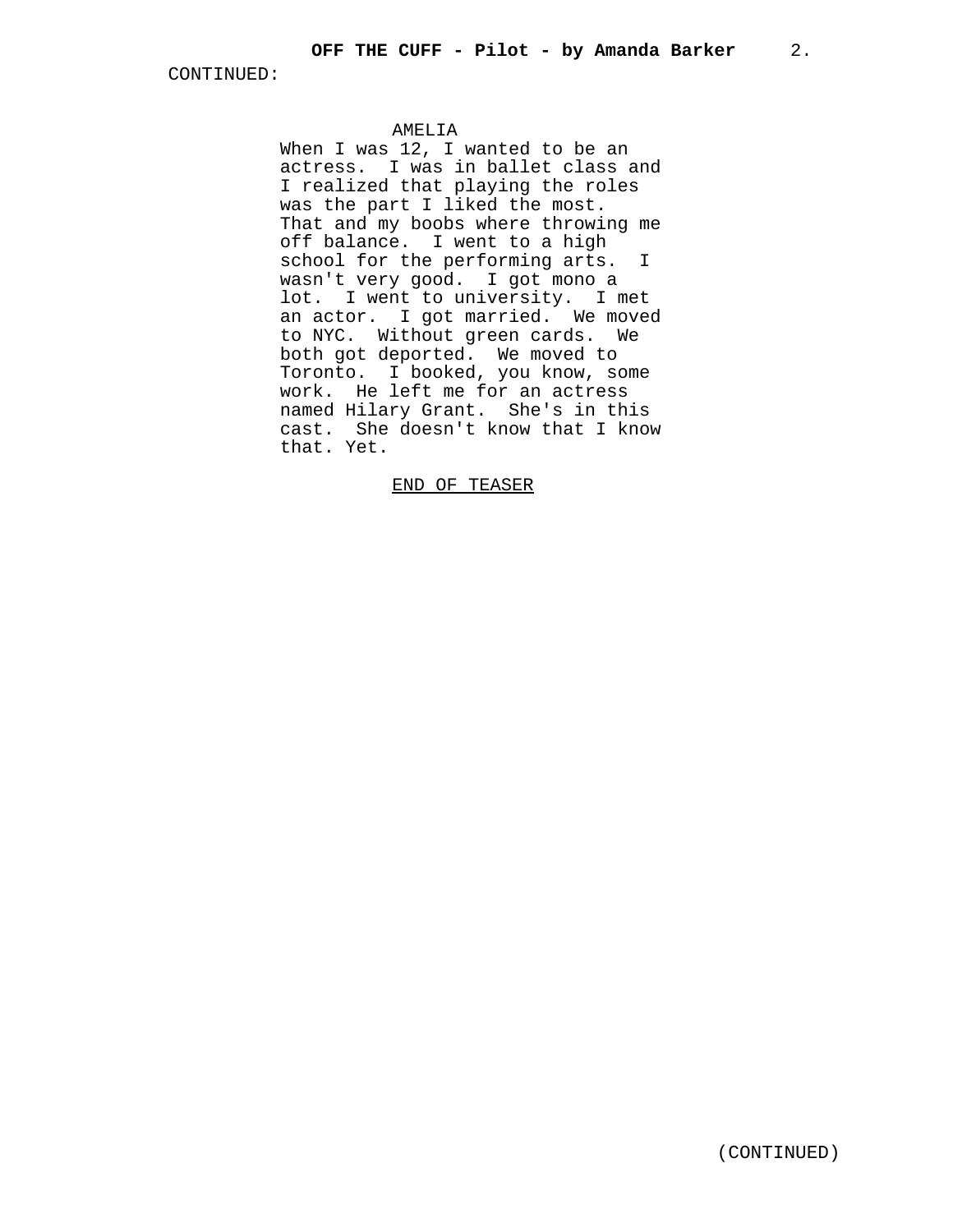#### ACT ONE

#### 3 INT. A STAGE 3

The camera comes on and tries to focus. Its film quality, wobbly and being adjusted for sound. A group of 4 actors sit on a stage sitting in chairs. JOHN and AMELIA sit in front, JEREMY and HILLARY sit on higher chairs, in back.

LESLIE, the person behind the camera whose face we never see, addresses the cast.

> LESLIE V.O. Could you elaborate on what you were saying before, Amelia?

#### AMELIA

Well what I was saying was that in our careers as actors, what younger actors and other people don't realize, is that most of the (makes air quotes) career moves you make are lateral ones.

#### JEREMY

Well, that's true if, like, you're like in your thirties and like you're career hasn't taken off, but some of us haven't given up on our dreams and we believe that each choice we make helps us grow as we develop

(making air quotes to mock Amelia) our craft.

#### AMELIA

Well, yes, Jeremy, no one has given up their dream here - what I meant was that, not every job leads to fame and fortune. Not everything is, you know, Miss Saigon.

## HILLARY

Actually, I made it to the last round of callbacks for Miss Saigon and the only reason I didn't make it would be that it wouldn't be you know....like....politically correct to put me in.

(MORE)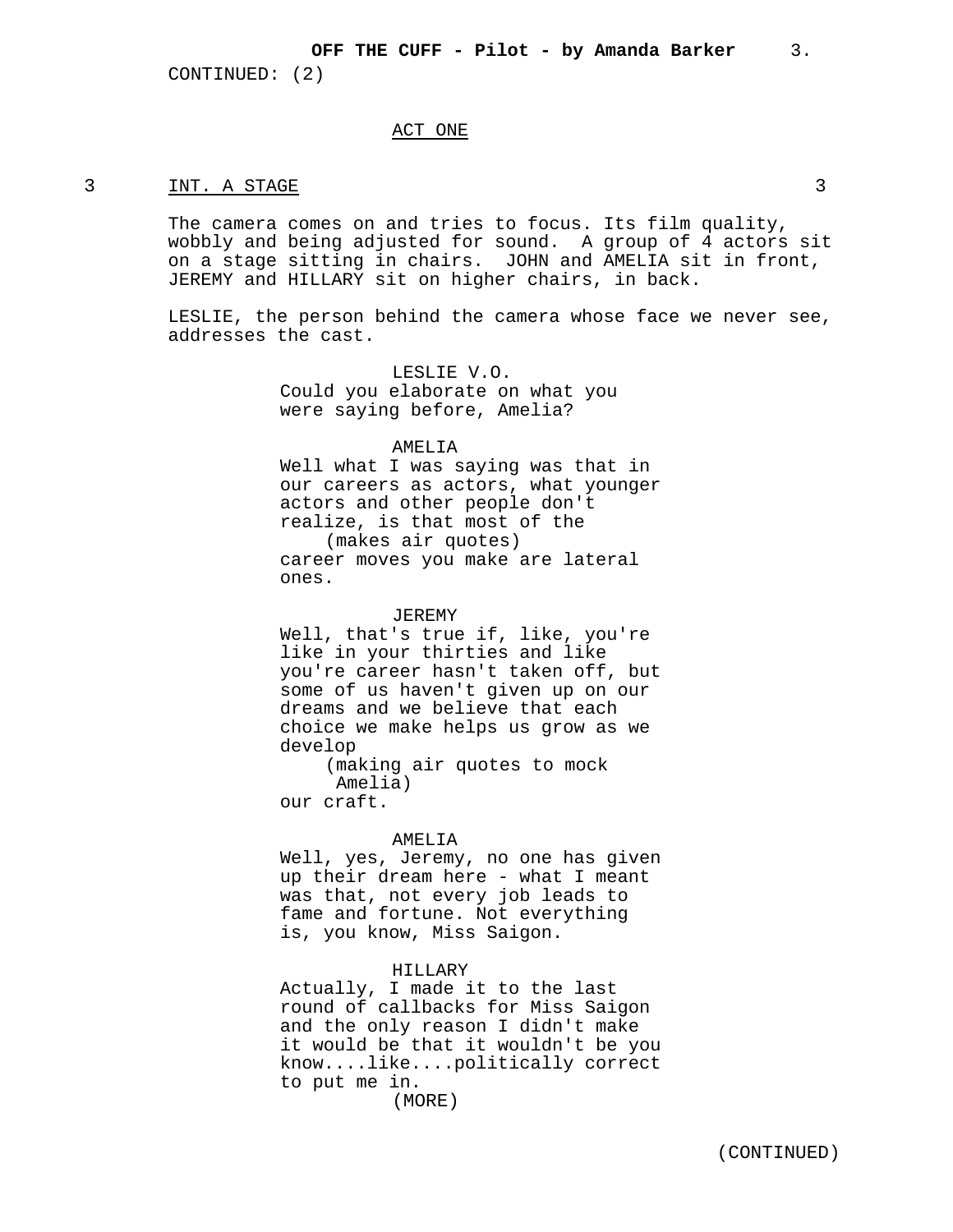CONTINUED: HILLARY(CONT'D)

(whispering) I'm not Oriental.

Beat.

AMELIA

Somebody else say something.

JOHN

(to Leslie) What's your name honey? Leslie? Ok Leslie, my name is John. And this company is kind of not every actor's dream, Ok? When you were a little girl did you wish you would grow up to do documentaries on crappy children's theatre companies?

PETER, the director, leans into frame, playfully wagging his finger.

> PETER Family theatre. Family theatre!

Peter falls a bit and steadies himself.

Theatre that is appropriate for kids but intelligent enough for everyone.

Peter leans out of frame very slow and awkwardly.

JOHN

Ok - Leslie when you went to school did you want to do hard hitting documentaries or the crap that pays the bills?

Beat.

Exactly.

DAWN, the Stage Manager and Peter are now behind them, placing set pieces and props along the curtain. Dawn pays no attention to the camera. Peter is very aware of the camera and continually makes faces that comment on the interviews, smiling, shaking, eye rolling.

(CONTINUED)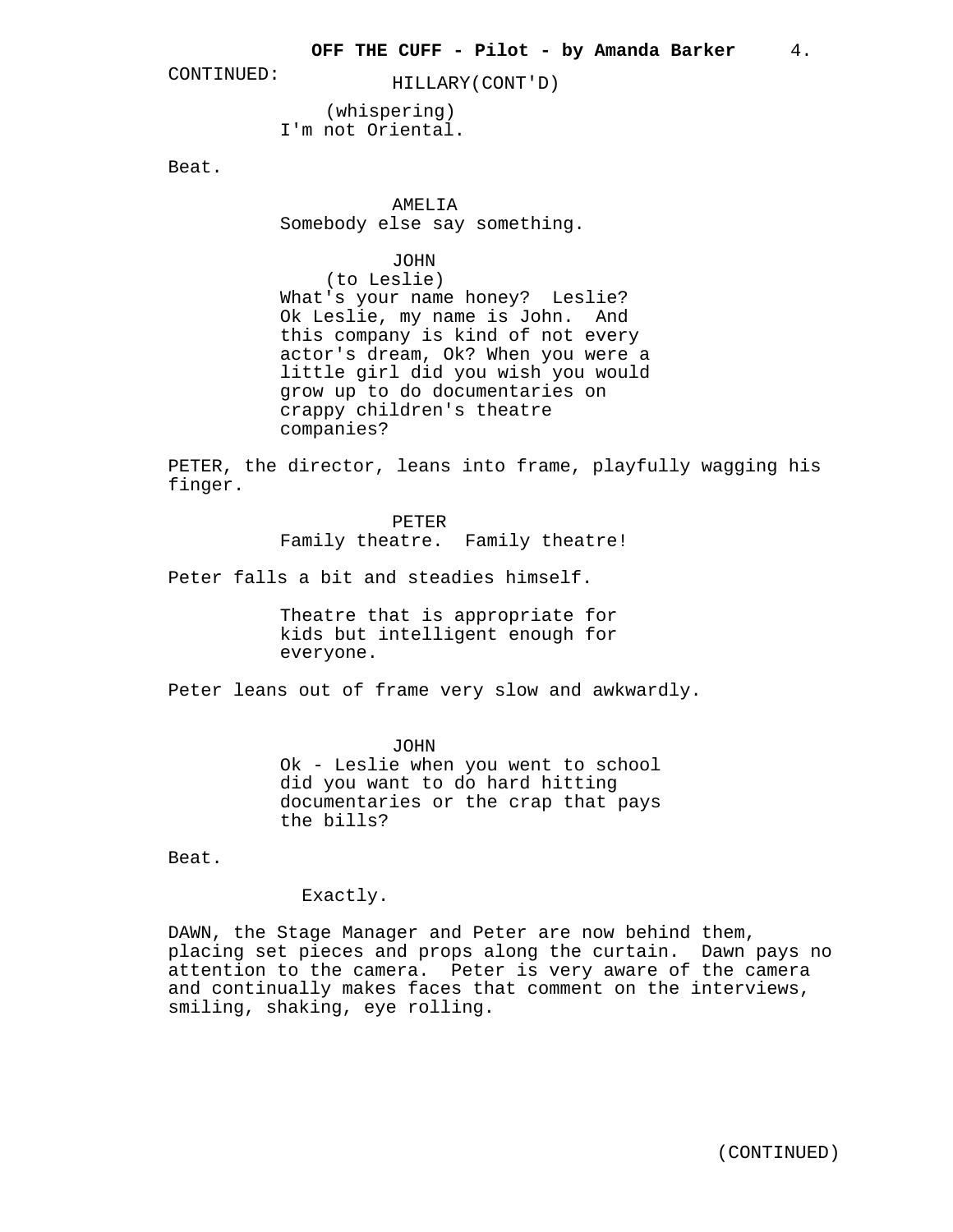#### LESLIE

What about you Jeremy? Do you feel like you've paid your dues so to speak?

## JEREMY

You know actually, there aren't any major parts for me, being Asian in Canada.

## PETER

(from behind) Just for the record, I never even noticed that Jeremy was Oriental. That had nothing to do with why I hired him.

DAWN

But you said having one visible minority would mean we would get funding?

## HILLARY

Apparently my grandmother was part first nations. I put that on my Miss Saigon audition call sheet but they said it didn't make a difference.

AMELITA I was the understudy for the lead for Miss Saigon.

LESLIE Wonderful, where was that?

In Scugog. It's near Port Perry. Ontario. Behind Whitby.

#### 4 INT. PETER'S TOURING VAN - MORNING 4

The van is dirty and falling apart. Peter drives, Dawn sits in the front. Amelia and John are in the middle, Hillary and Jeremy are in the back. John looks unwell.

> PETER And here we are! The official touring van. Time is 8:33 and we are on route to-

Shuffles with the paper, looking for the name, and begins to veer off the road.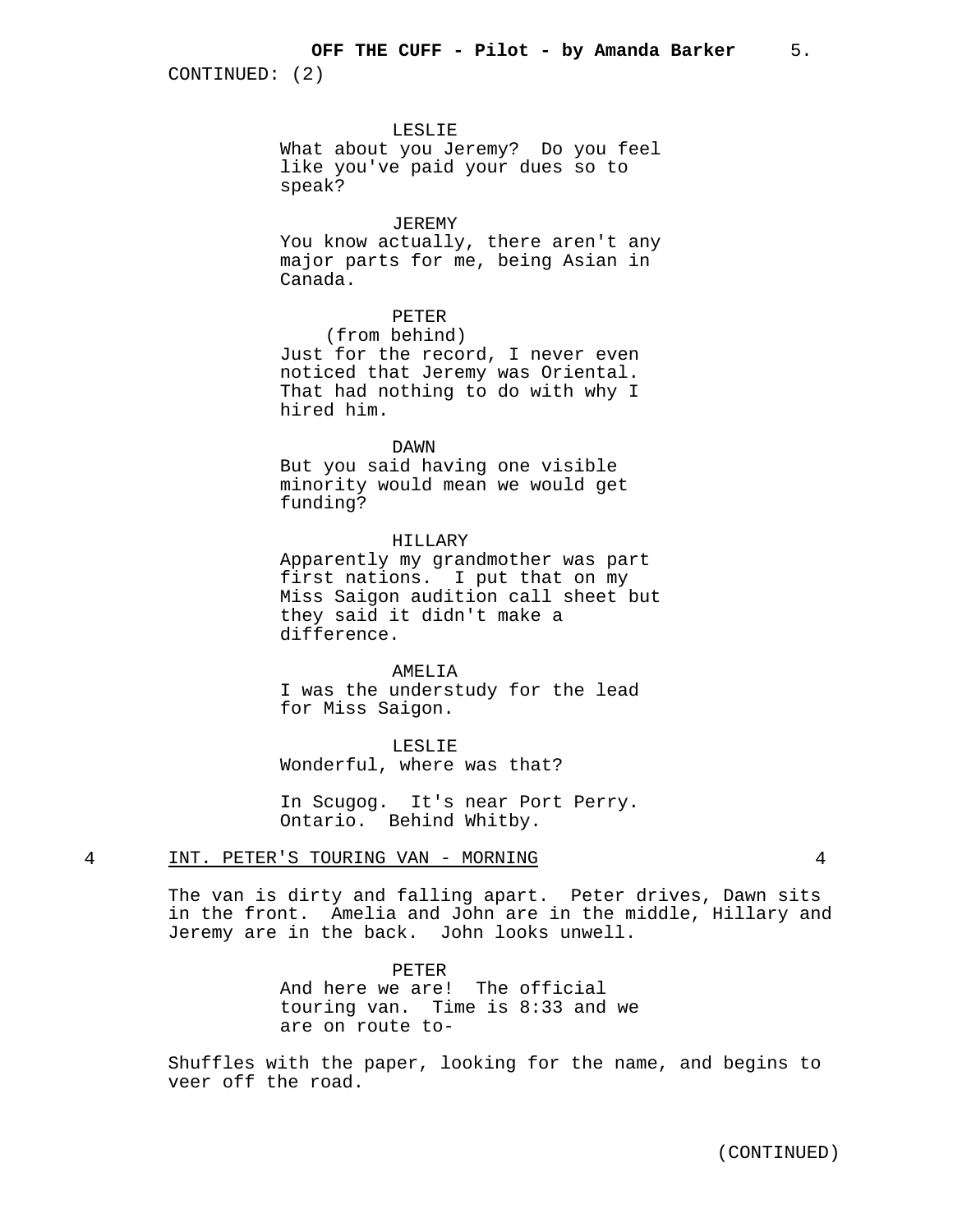PETER (CONT'D) Can't find the name.

Dawn grabs the paper from him.

DAWN

It's a school in the city, anyway.

PETER

And get ready, because "Off the Cuff" is coming to a Canadian city near you. If this gig goes well. Yep, we all could be spending alot of time in this van.

JOHN Ugh. I'm gonna vomit.

### 5 INT. DAYTIME - INTERVIEW - AMELIA'S APARTMENT 5

LESLIE

Why don't you tell us about some of the stuff we see here in the background?

#### AMELIA

So this is a poster of when I played Helena in Shakespeare in the Park. Midsummer's Nights Dream, of course. We did it with a Holocaust theme so rather than being set in a forest, it was set in an internment camp...which I guess would mean it was a forest....but....like a Polish forest and we all had numbers on our arms and we were wearing like see through nighties, which was such a pain in the ass because it was black fly season and of course we had to look the part so I was like bulimic for three months before. I looked great. I booked two Burger Barn commercials just because I looked so good.

JUMP CUT TO:

## 6 INT. CONTINUOUS - A COMMERCIAL SET. 6

Amelia is filming a "Breezy Clean" Sanitizer commercial. She looks starved and disoriented.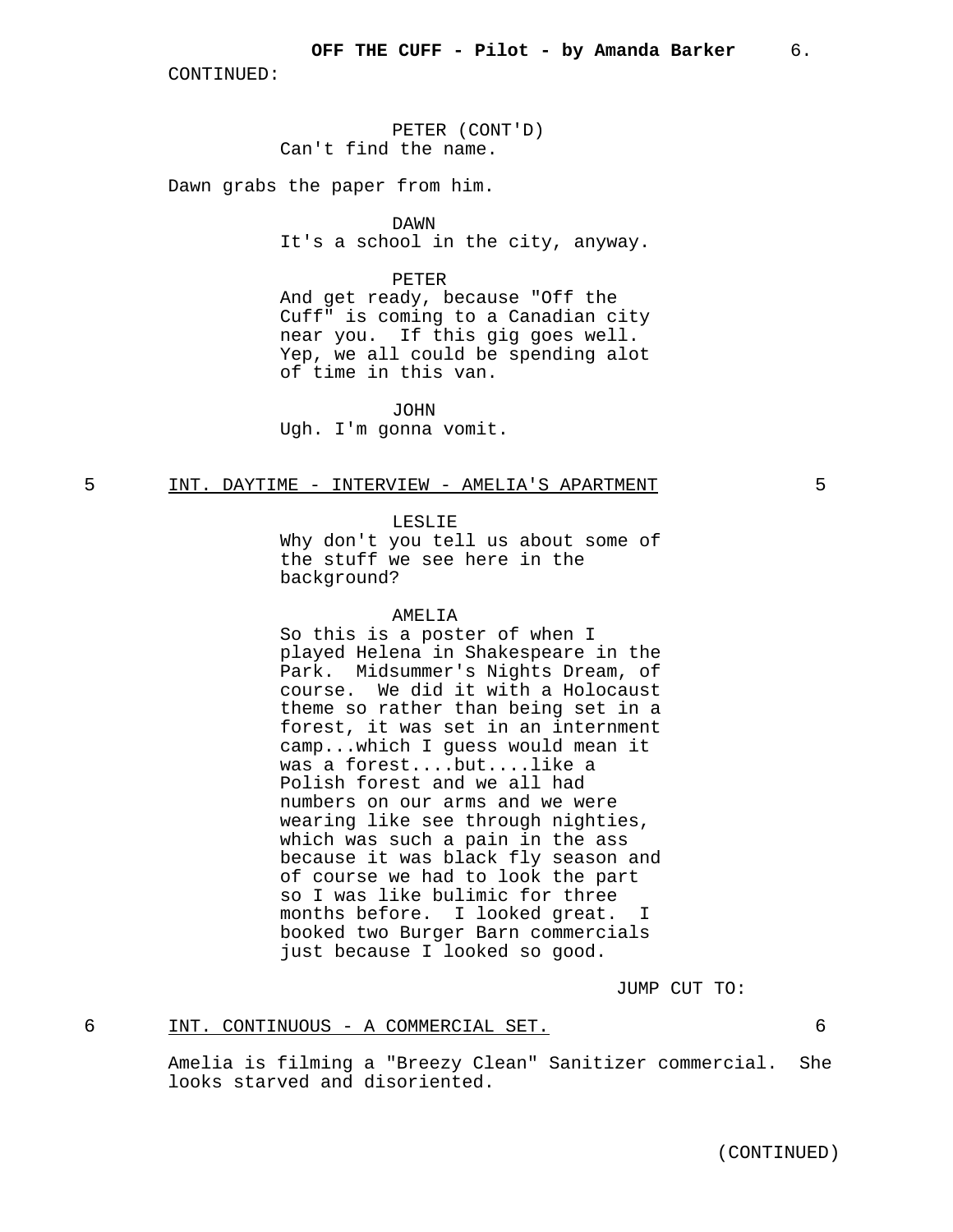AMELIA (CONT'D Breezy Cleen is ...clean...and 100 percent natural. (to the Director off screen) It's one hundred percent natural? It is?

She starts to take the top off of the bottle, enjoys the aroma of the cleaner, and then prepares to sip it.

CUT BACK:

AMELIA (CONT'D) Yeah, that was a really good summer. Well, career wise.

## 7 INT. VAN - CONTINUOUS 7

We see Hillary and Jeremy in the back seat sitting close together. John and Amelia as sitting as far apart as possible.

#### HILLARY

So exciting!

JEREMY

Hil - how do you feel about castmates dating castmates? I mean, is this something that you would consider?

Amelia raises her brows.

HILLARY Oh gosh no, it can really damage your professional relationship.

JEREMY Right. Right.

Amelia rolls eyes in disgust.

## 8 EXT. MORNING - BUS SHELTER - JEREMY'S INTERVIEW 8

JEREMY (CONT'D) Hillary is hot. Super hot. And SUPER Christian. Which just makes her hotter. Cause I have a thing for nuns.

Beat.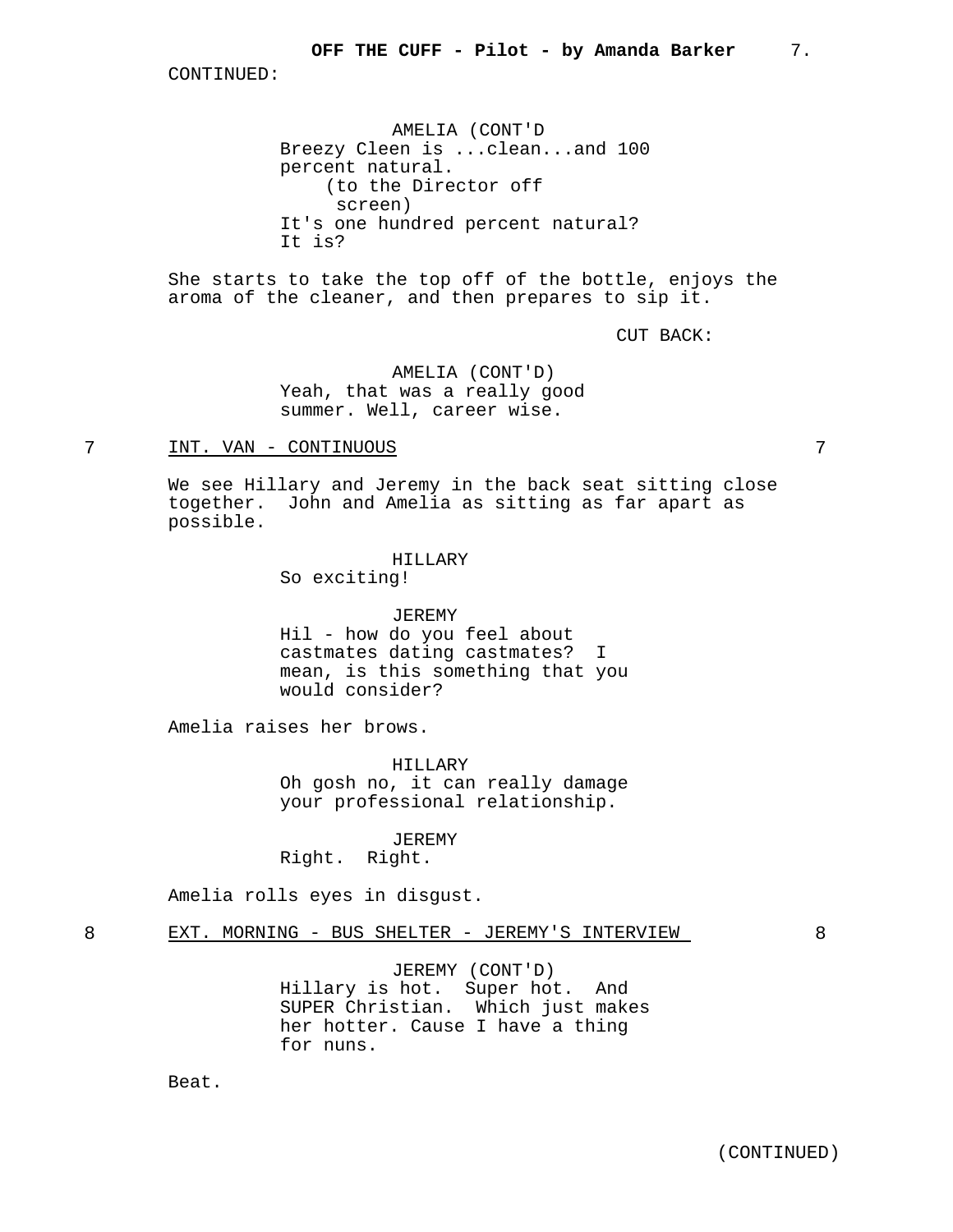JEREMY (CONT'D) Maybe it's an Asian thing. All I can say is there is a Korean baptism in the works if you know what I mean.

## 9 INT. VAN - CONTINUOUS 9

Dawn is reading paperwork for the school on the clipboard and looks confused.

> DAWN (whispering to Peter as he drives) Says here it is a high school.

PETER Oh yeah, I think it might be.

DAWN

A high school? Peter? This is a kids show -

PETER It's a family show. It's for everyone.

DAWN It's called Murmel Murmel Magic.

PETER Maybe it's take your kid to school day.

DAWN For the teachers?

PETER

No, for the students. Teen pregnancy is a real issue in these parts. That and obesity. Which is kind of gross if you envision both at the same time.

### JOHN

(to camera) Right now I am puking both literally and figuratively in my mouth.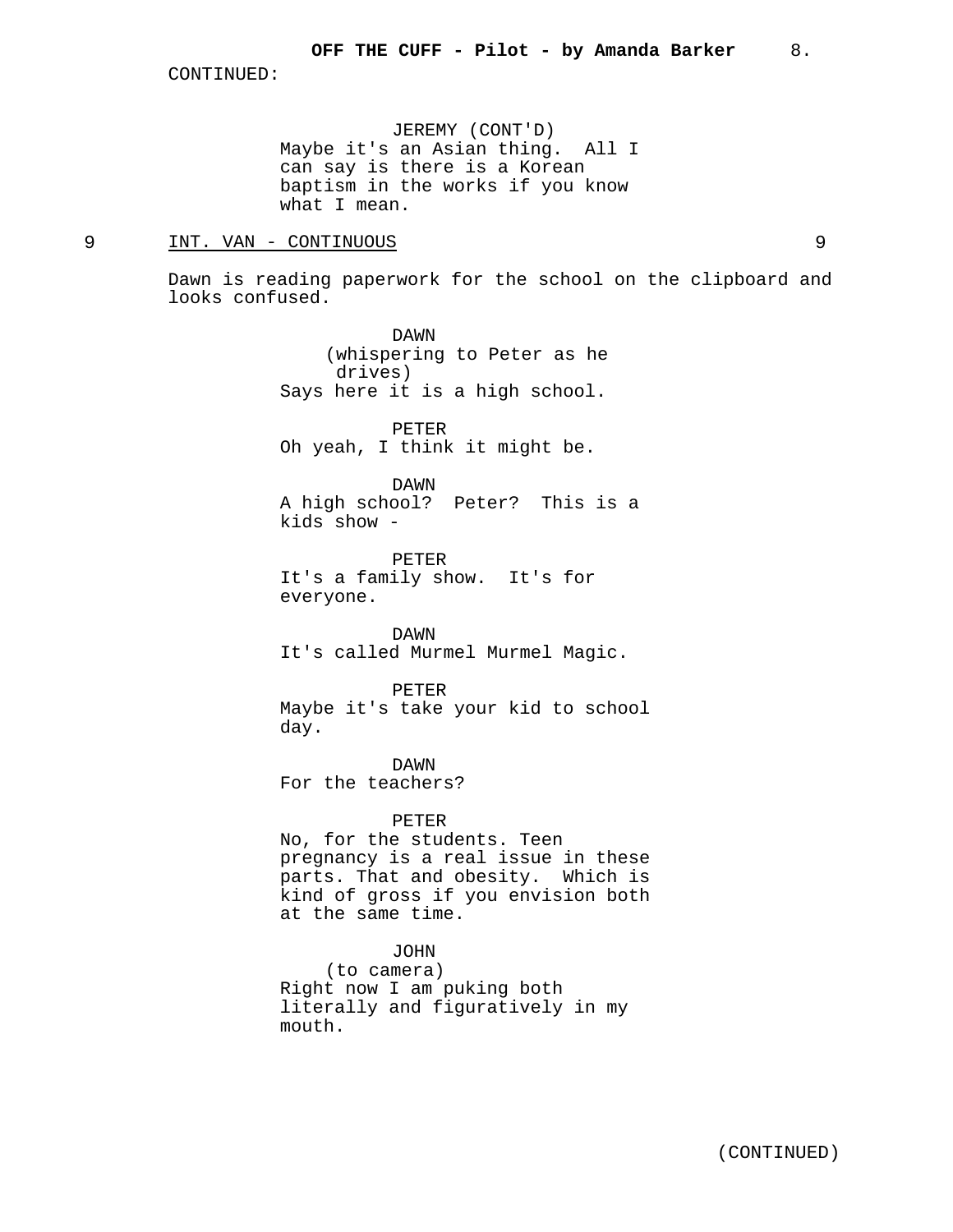## 10 INT. REHEARSAL HALL - PETER'S INTERVIEW 10

PETER

You know I don't know fancy actor terms, I am not like the actors - I haven't been in this business for you know 2 years or you know 15 years, some of them. I am just a man with a dream. And there you have it. That's my secret. One Man. One Dream. One Company.

## 11 INT. JOHN'S CONDO - JOHN'S INTERVIEW 11

John is smoking and drinking - a bitch stick in one hand and a mojito in the other. Techno music and partying gay men socialize behind him. John is very tipsy.

#### **JOHN**

Peter's an idiot. He's a failed businessman who couldn't cut it in the real world so he decided to follow his dream of being a children's theatre director slash music director slash producer slash theatrical legend. We aren't really sure. I guess because he can't act. But I mean, he certainly can't direct. So what do you do when you can't do anything? You produce.

JUMP CUT TO:

### 12 INT. REHEARSAL HALL - PETER'S INTERVIEW 12

PETER

I produce. That's my dream. It's always been my dream. Honestly.

CUT BACK:

## 13 INT. JOHN'S CONDO - JOHN'S INTERVIEW 13

JOHN

(MORE) Peter is about as gifted in the Arts as Stephen Harper' is in the boudoir. Wait, no. I forgot Harper can play the piano. But not as good as Condoleeza Rice, right?

(CONTINUED)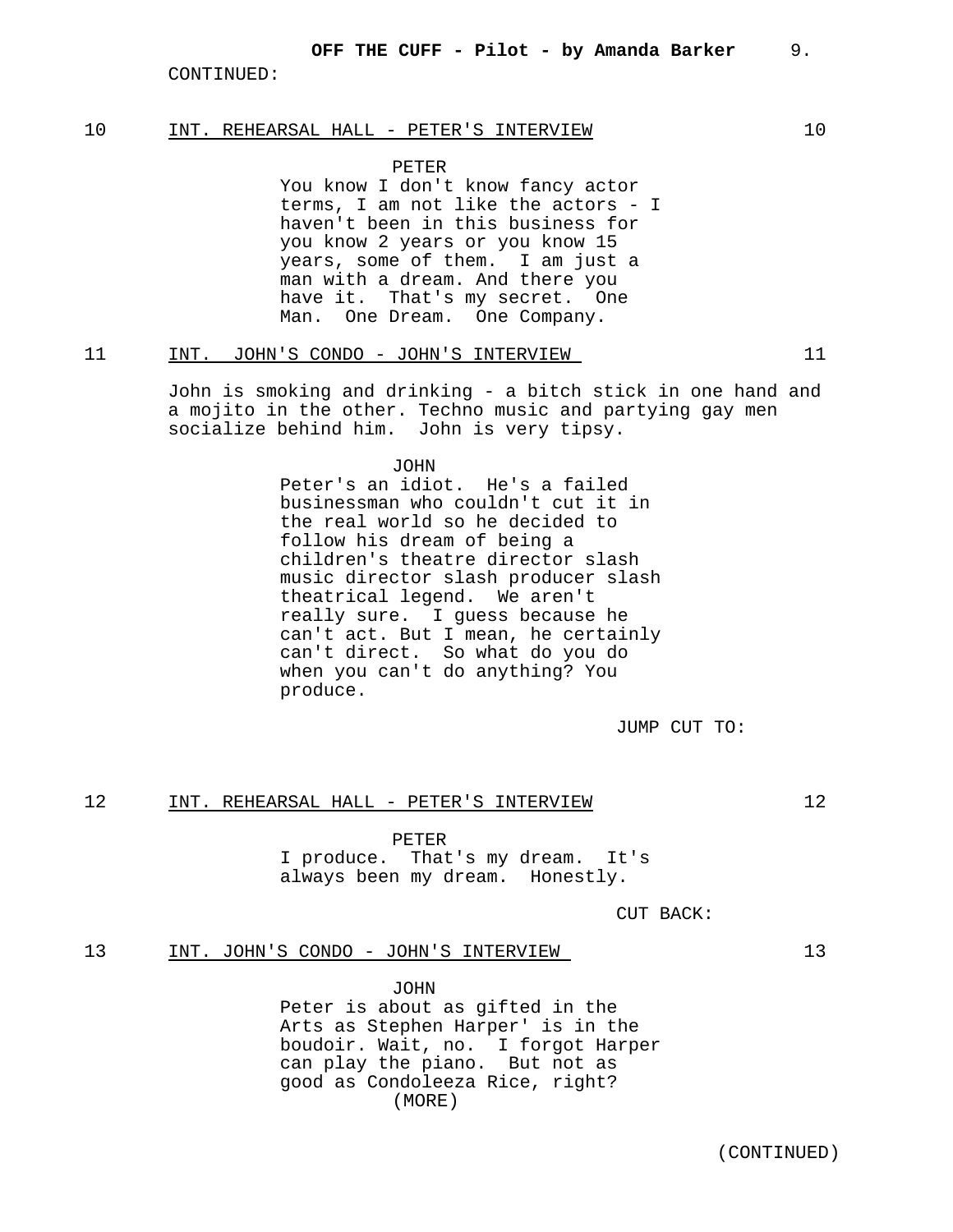## CONTINUED: JOHN(CONT'D)

So my partner Rob and I are having a little Wednesday night soiree and if this was, you know, a real job, I would care. But it's theatre for embryos who would rather be rocked to sleep in their mother's amniotic sacs.

(to Leslie) Ok, I have to ask you am I going to come across as like the super bitter queen?

## 14 EXT. MORNING - BUS SHELTER - JEREMY'S INTERVIEW 14

#### JEREMY

John is a super bitter queen. There's one in every cast. He dreamt of being in musical theatre but he's not that good of a singer. He's both fat and flat which is pretty much career death. He basically just made sure to hook up with a guy that's in real estate so that he can play at acting. He's given up. It's as simple as that. Beware the queens. They'll bring any cast down. I don't care what this show is - I bring something new to every role that I create. I am so glad Hillary's in this cast because, you know she really gets it. And by gets it, I mean she's gonna get it. From me. In the form of sex. But like, really good sex.

### 15 INT. VAN - MORNING -BACK OF THE VAN 15

### HILLARY

What are they talking about up there? I hope everything is ok.

#### JEREMY

I'm sure it is. Listen the reason I was asking was because there is someone in the cast that I really want to ask out but I don't want to damage the integrity of the show.

## HILLARY

Oh wow. Hon, I don't know how to tell you this, but John's seeing someone.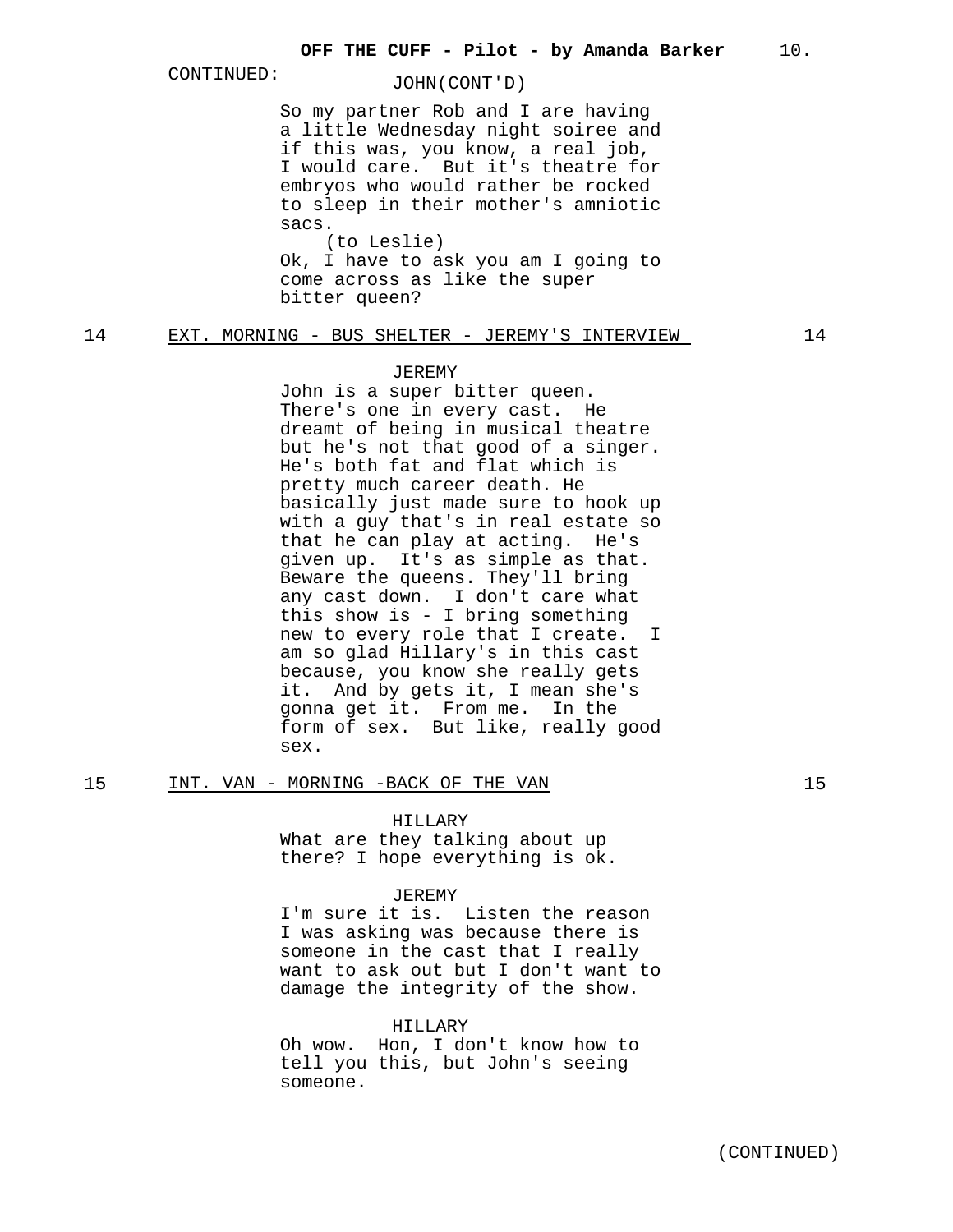JEREMY Not John. Wait? No! You thought I was gay?

HILLARY

Oh you're not? But I thought since you said you lived on Church St. -

JEREMY Near Front though!

HILLARY And you knew the whole sound track to The Pajama Game-

JEREMY I played Babe Williams in high school!

## HILLARY

What?

JEREMY It was an all boys school. We had to play all parts.

HILLARY Well, and you love ice cream -

JEREMY Wait...really?

HILLARY I just assumed. It's wrong to assume I guess. But don't worry - I'm pretty sure Amelia likes you too.

Amelia turns around.

AMELIA I heard my name?

## HILLARY

Yes, you did.

Hillary pokes and winks at Amelia.

HILLARY (CONT'D) Some one is just a little shy!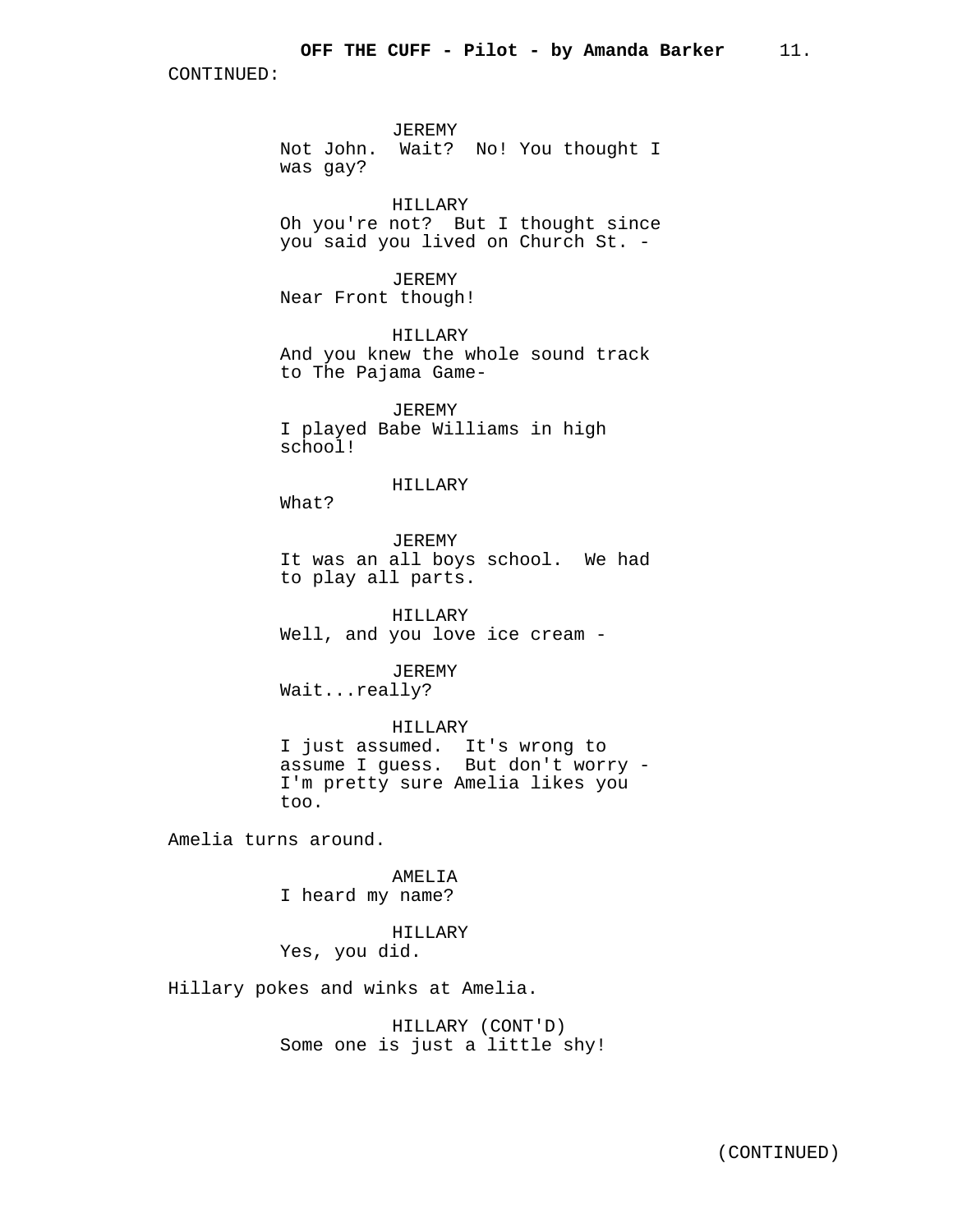JEREMY No I'm not!

PETER (to all) We're here! I hope you guys are ready for Our Lady of Immaculate Contraption High School!

JEREMY That's Conception.

PETER

Whatever.

END OF ACT ONE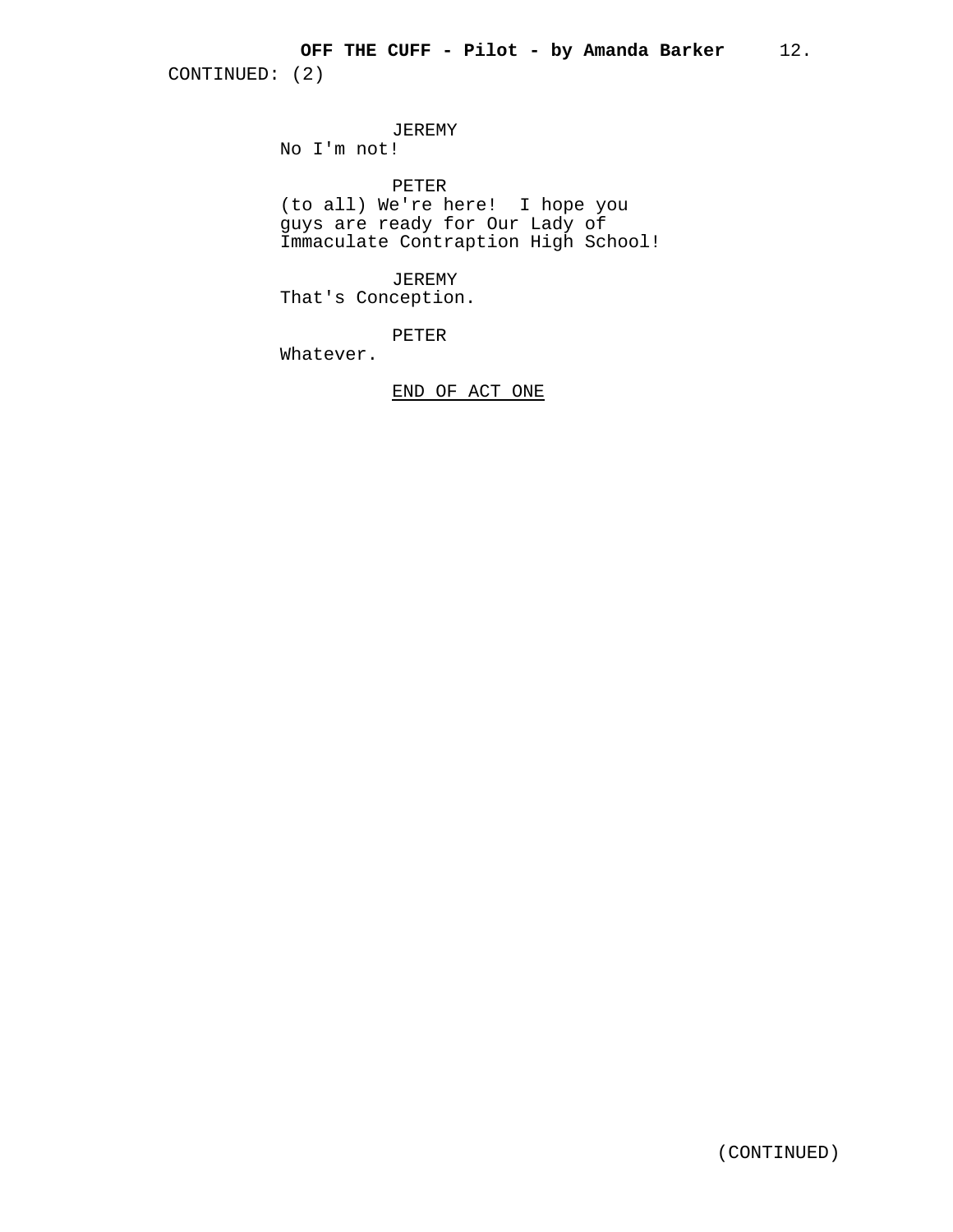## OFF THE CUFF - Pilot - by Amanda Barker 13.

CONTINUED: (3)

#### ACT TWO

## 16 INT. SCHOOL GYM EQUIPMENT CLOSET - HILLARY'S INTERVIEW 16

Hillary sits among volleyballs and orange pylons.

#### HILLARY

I'm glad we got to do this on sight. You can really get the feel of what it's like here on the front lines. Et, Voila - here you have it! Our dressing room!

### LESLIE

Some of the cast members feel that you are the most committed member of the company.

## HILLARY

That's. Wow. I mean I FEEL committed, you know, in the truest sense. I've been doing alot of Bouffon clown work lately and I really was thinking about giving up this whole commercial theatre thing and then you remember how completely fulfilling it is to be part of a true ensemble.

A volleyball hits Hillary in the head. She takes the hit but tries to stay committed to her interview.

> HILLARY (CONT'D) Sometimes the rewards come later.

A second volleyball hits Hillary in the head.

Much later.

She sinks to the floor, disoriented.

## 17 EXT. MORNING - SCHOOL'S BRICK WALL - DAWN'S INTERVIEW 17

LESLIE So Dawn, fill us in with your experience. What in your experience have you found to be true about actors?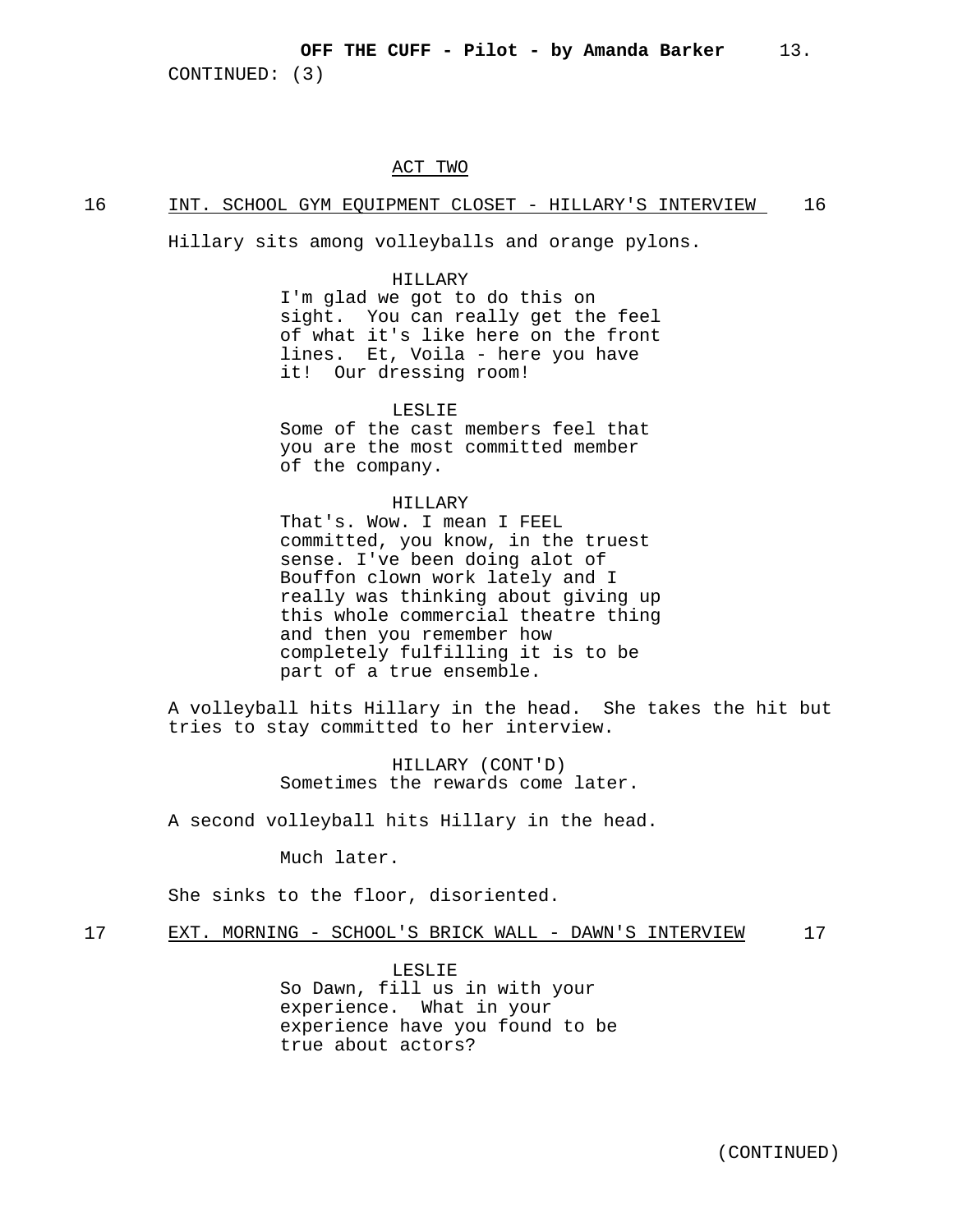DAWN They are crazy.

Beat.

Yep.

Peter enters frame.

PETER

I thought I had a name here....well this is it anyway if you want to find the contact inside.

Dawn exits. Peter turns to camera.

PETER (CONT'D) So welcome audience, to our very first show as a company. Historic moment. Everyone's very excited. Very excited.

Beat.

I should go and get the actors.

#### 18 INT. SCHOOL GYM EQUIPMENT CLOSET -CONTINUOUS 18

The rest of the actor's enter, breaking up Hilary's interview. Hillary picks up the volleyball.

> HILLARY Alright, who threw this?

> > AMELIA

Whoopsies! I guess that was me!

JEREMY Smells like hormone.

#### AMELIA

Or just whore.

JEREMY I can't believe our green room is an equipment closet.

HILLARY

I've been doing my interview in here for a half an hour, I haven't noticed any smell.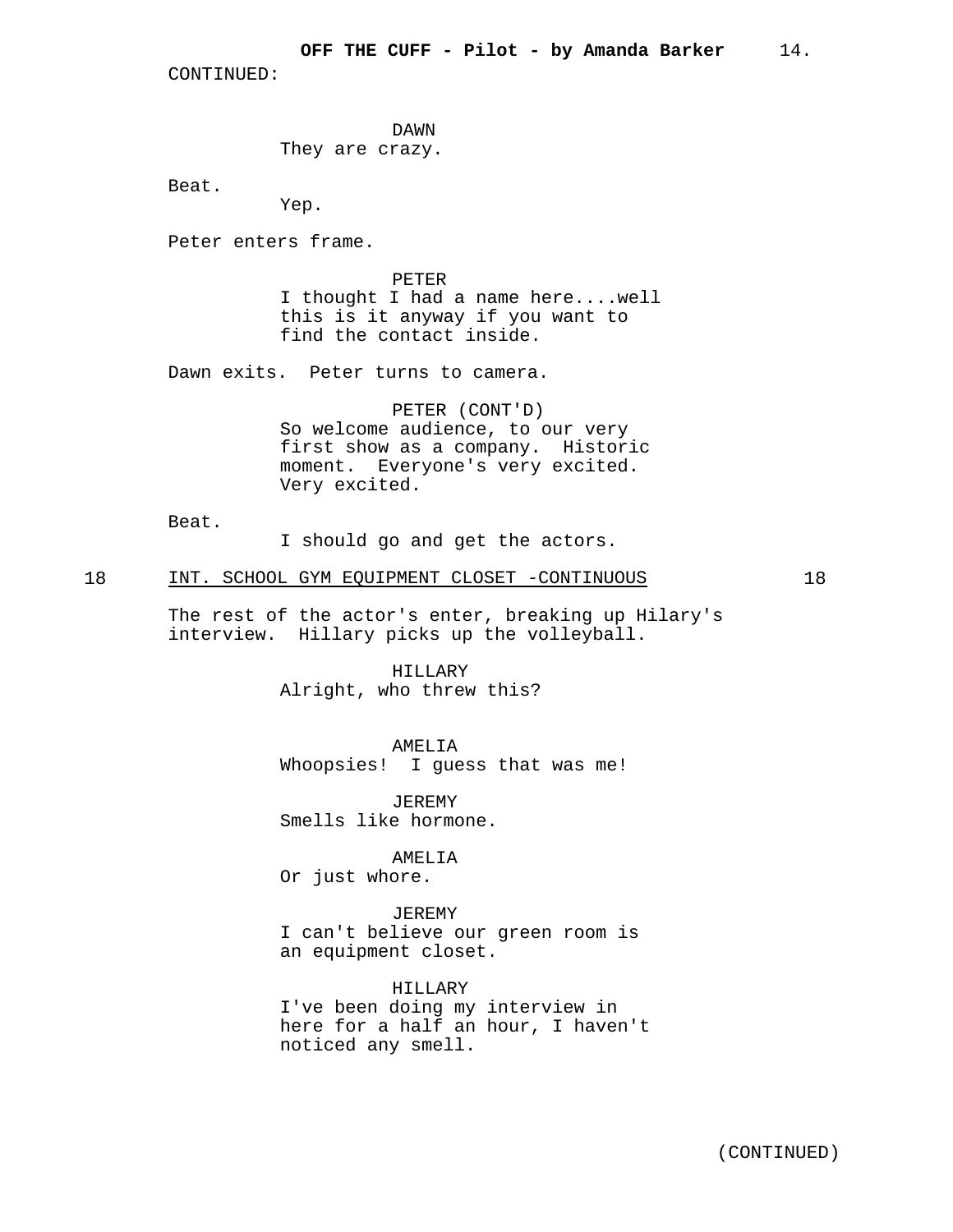AMELIA Some animals don't recognize their own scent.

## HILLARY

Excuse me?

Dawn enters.

DAWN Peter can I talk to you for a minute?

PETER

Sure. (to camera)

Theatre talk.

They step into the gym.

## 19 INT. GYM - CONTINUOUS 19

DAWN

I just spoke to the teacher in charge here a Mrs. Delfino. Does that name ring a bell?

#### PETER

Well, I am the director, producer, and booking agent -

DAWN Well, she says that you said that this show would be appropriate for high school students.

PETER

Right.

## DAWN

Did you say that this show was appropriate for high school students?

PETER Well, I might have said that we could adjust the content.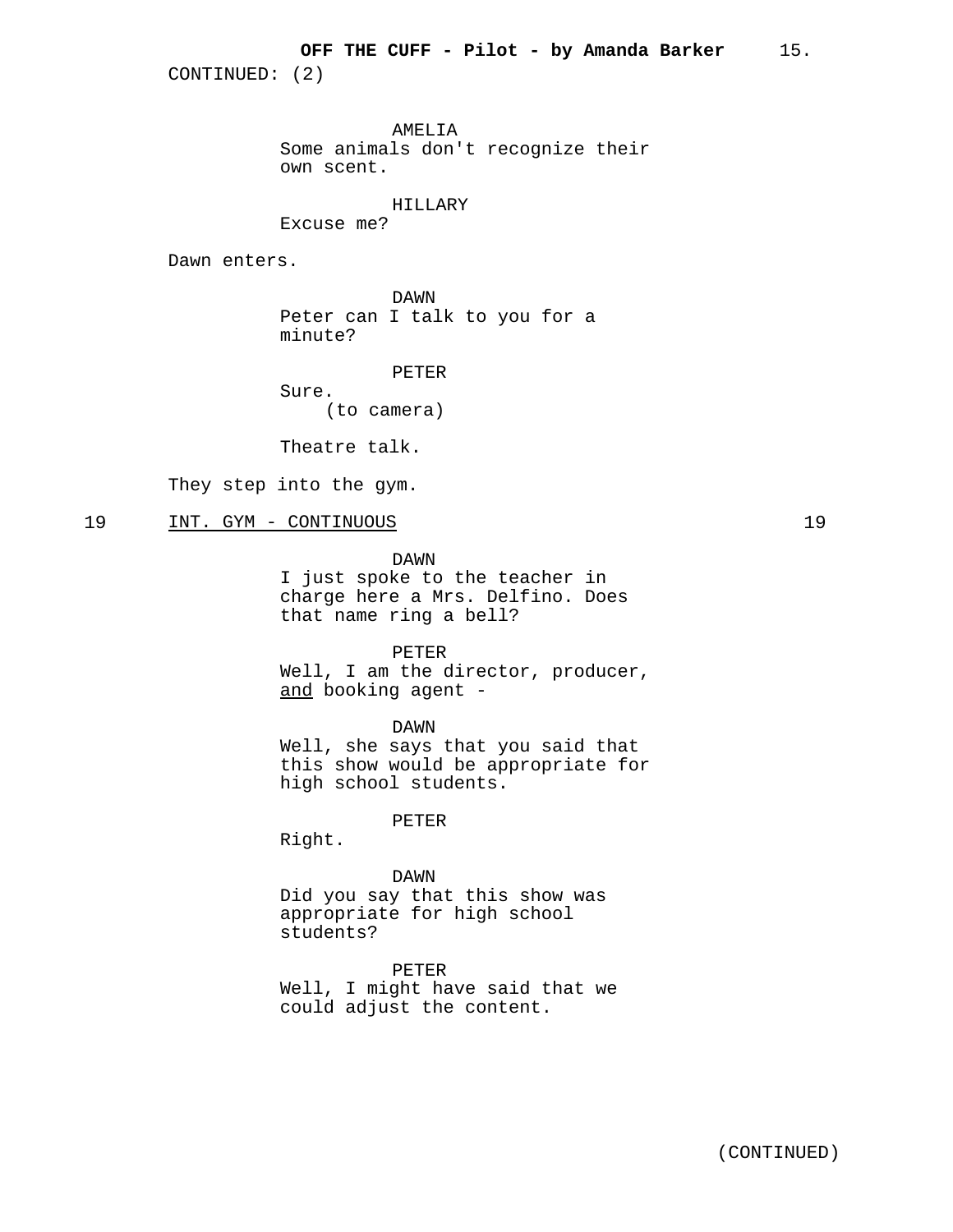DAWN

She's got nine classes of at risk students ready to see a show that apparently reflects their lives.

PETER Well, maybe we can just adjust the content.

DAWN

How are we going to make a story about 6 year old Courtney and her life like dolls appropriate for an 18 year old who is on parole?

#### PETER

I know this is the plight of Stage Managers. You don't always think outside of the box the way we artistic types do. The answer, my dear Watson, is elementary. It's called improv-is-ation.

20 INT. GYM CLOSET. 20

John is stumbling around looking for a receptacle to vomit in. He finally finds a bright orange cone and vomits in the wide end. It starts to trickle out of the smaller end.

> JEREMY Dude! What the hell is wrong with you?

HILLARY John, are you ok?

JOHN No need to worry. No need to worry. Just, some food poisoning...Oh...I forgot these things were open on both ends...

JEREMY Kinda like you.

AMELIA

Actually, it smells like you were poisoned by a Merlot.

JOHN Yes I was. Clearly someone tampered with the box.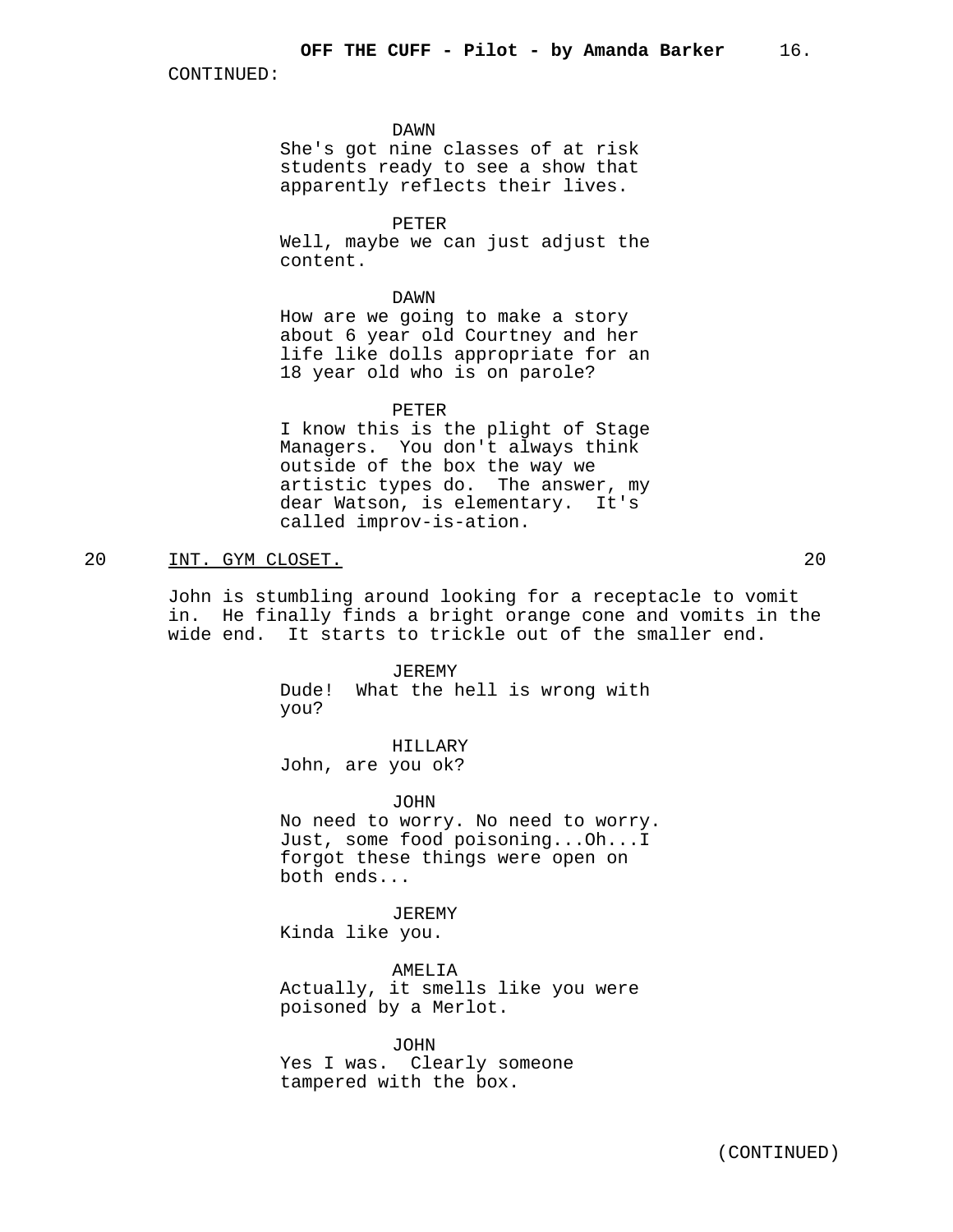He wretches.

JEREMY Are you crazy? You partied last night? It's our first day!

JOHN Please don't tell Peter. I need this gig.

AMELIA Oh my god, the smell is making me sick. Even more than the 15 year old boy smell.

JOHN

I didn't know the smell of young boy could make me so sick. It's never had the effect on me bef-

He wretches again.

AMELIA Ok, we can't let Dawn or Peter know. Here.

Amelia takes florescent coloured gym jerseys and places them over the puke.

> HILLARY (to camera) Um....did you want to continue the interview?

21 EXT. SCHOOL'S BRICK WALL - DAWN'S INTERVIEW 21

DAWN

So....Peter's telling the actors right now that they have to improvise to make "Murmel Murmel Magic" in a way that makes it suitable for gang members. So the first day is going really well. Depending on who you talk to.

## 22 INT. SCHOOL GYM'S EQUIPMENT ROOM 22

PETER Ok so there has been a little bit of an organizational hiccup if you will - regarding the age range of the audience.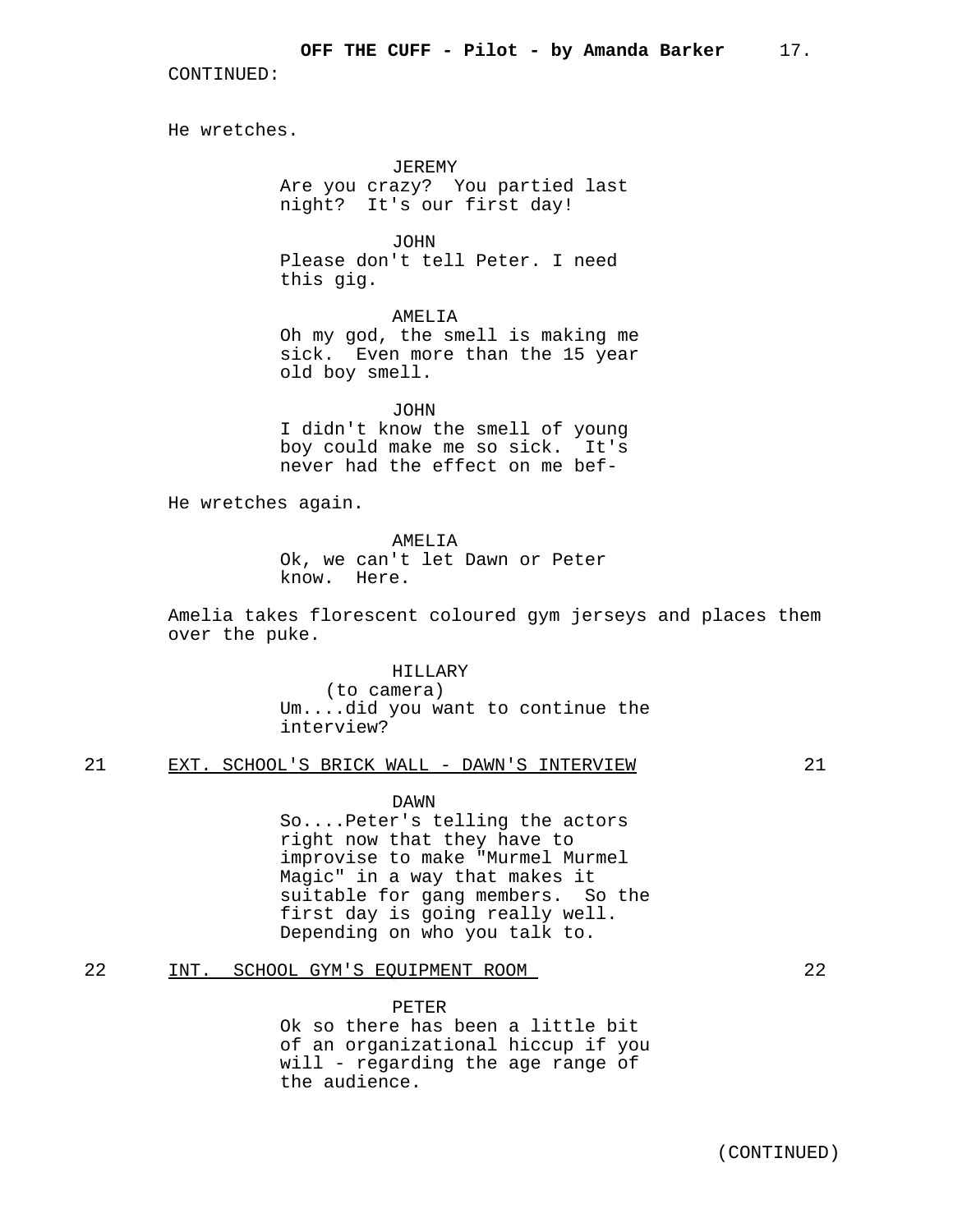SFX: A SCHOOL'S LOUD SPEAKER ANNOUNCEMENT.

MRS DELFINO V.O. Would the grade twelves please come to the gym for today's presentation. That's Mr. McKinley's shop class and Mr. Johnson's twelve three class only.

## JEREMY

Ha ha. She said Johnson.

### AMELIA

I'm sorry, we are doing this show for 18 year olds?

#### PETER

Mostly seventeen and eighteen year olds but I am told they can go as far up in age as twenty three seeing as they are -

Tries to mumble this over a cough.

At risk students.

### HILLARY

What?

#### PETER

Well I don't actually think it's fair to put labels on kids, I mean that's kind of the point of the show...

John is tying a purple headband on.

## JOHN

Are we going to be performing for Bloods or the Crypts? I'm not sure if mauve is one of their colours.

## AMELIA

Oh my god. They'll murder us.

## PETER

(MORE) No they won't! No. They. Won't. Because I am giving you a gift here - the gift of artistic license. To make this show really hit home with these troubled youth.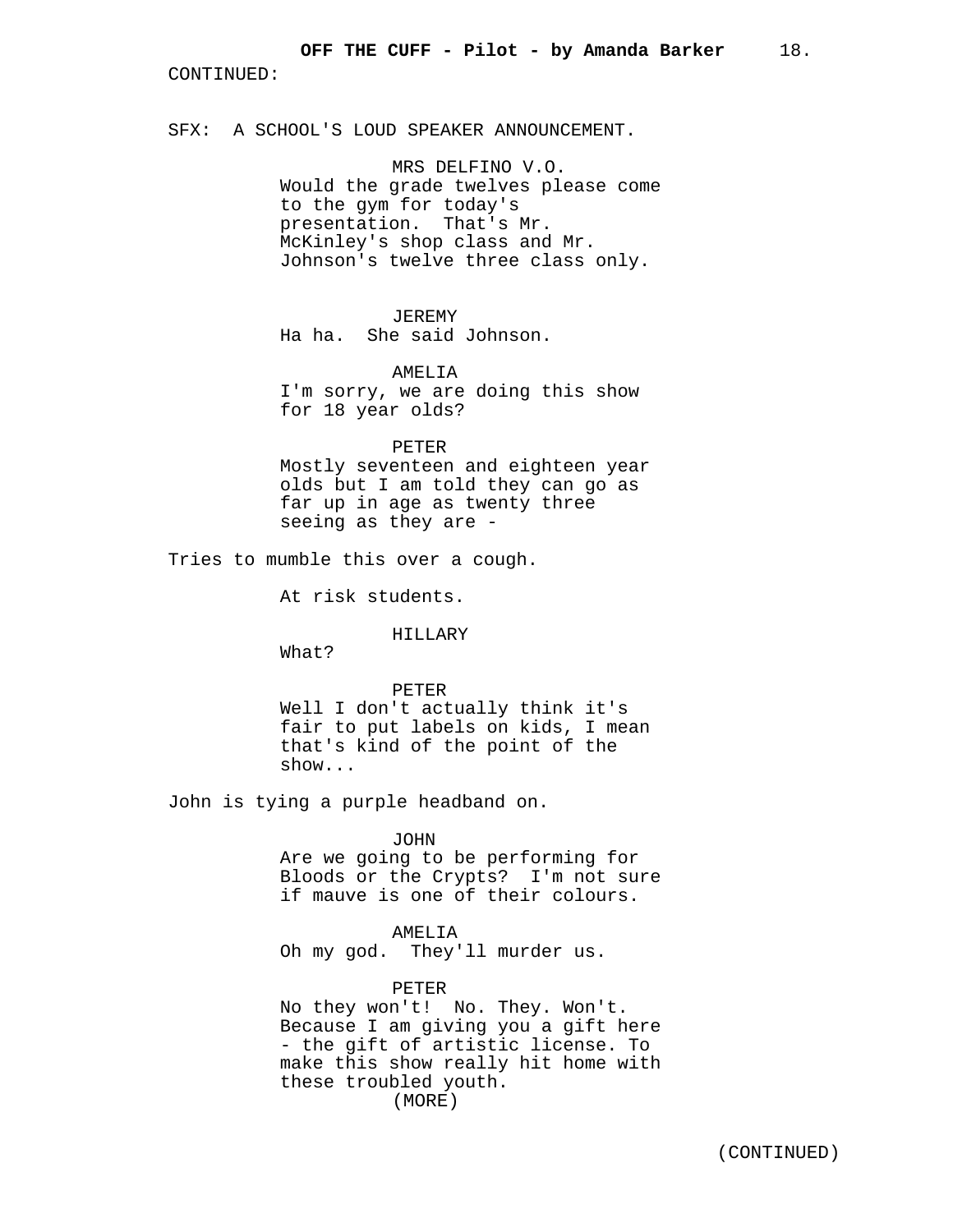CONTINUED: (2) PETER(CONT'D)

To turn "Murmel Murmel Magic" into true magic...So whaddy'a say? It's time for you to make a difference. To show the world (motioning to camera) what kind of actors you really are.

Peter holds up one finger and tries his best to make a dramatic exit but can't shut the door all the way from the other side. He has a thought and reemerges.

> PETER (CONT'D) Maybe take out the madrigal at the end.

He exits again, less dramatically.

They all stare at the camera. John pukes again into his pylon.

23 INT. SCHOOL STAGE - CONTINUOUS 23

Dawn and Amelia are setting props to create the set behind the closed curtain and then make their way to the gym closet as the kids are pouring into the gym.

> AMEL.TA This is bullshit. So bullshit.

DAWN I know dude, what do you want from me? Don't change anything just do the show the way it is then. It's not your fault.

AMELIA

Those kids are gonna think we're idiots. You know what I'm going to improvise? I'm going to improvise that I'm nearly 30 and I need this job because my student loan is in collections and I auditioned to be the "before" girl in a weight loss clinic ad and I booked it! (to camera) Do you mind?

They go into the gym closet and Amelia attempts to slam the door.

The kids pour into the gym and Mrs. Delfino makes her way to the stage.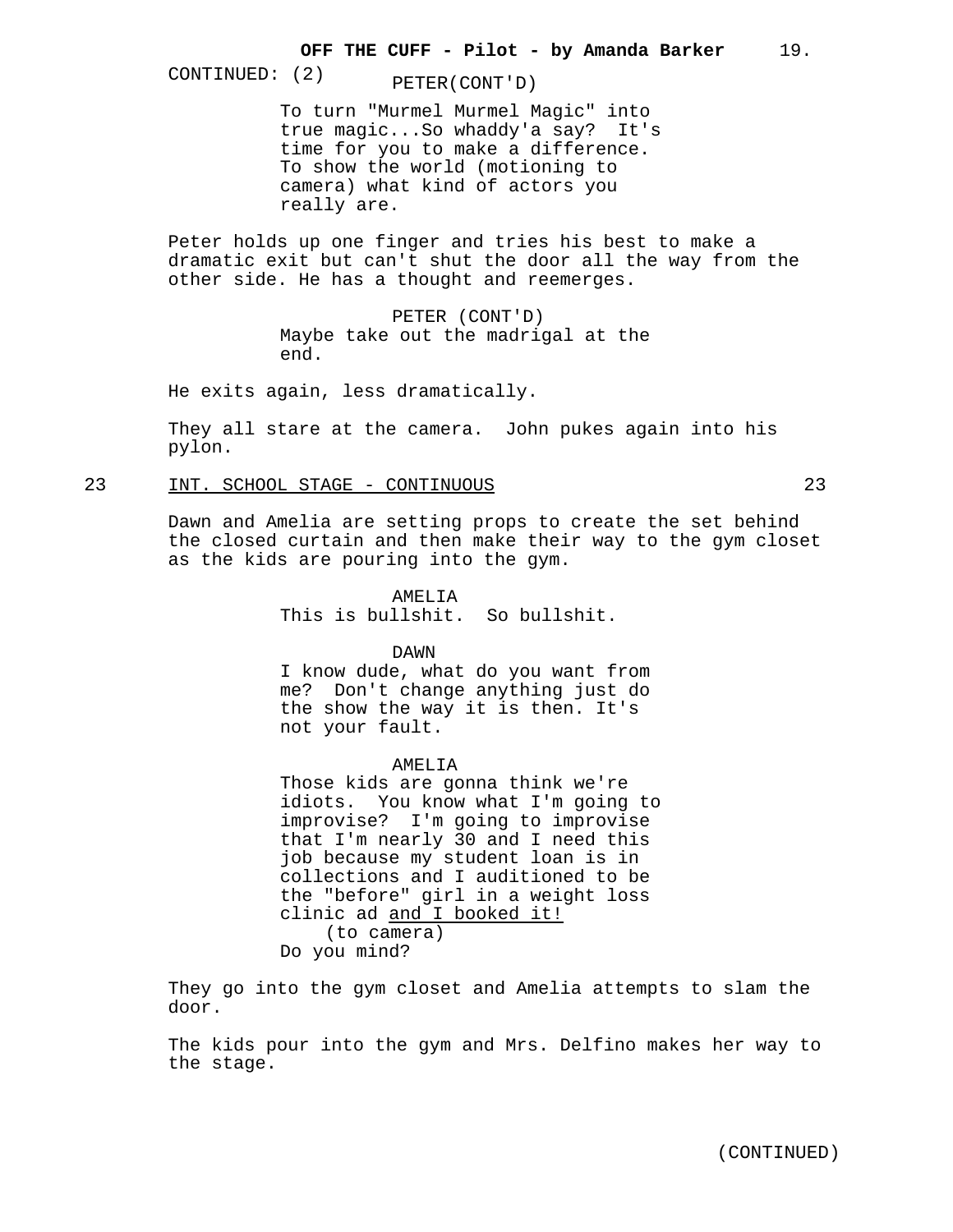## MRS DELFINO

Hello everyone. Hello. Ok so we have some special people here today to do a very special presentation. I am told by their director that they are really new at this and pretty nervous. So can we give them an Immaculate Conception welcome?

A student yells from the crowd.

STUDENT I'll show you an Immaculate Conception! Bend over!

Mrs. Delfino holds a paper up that she has been given and reads from it.

> MRS DELFINO So boys and girls, ladies and germs, Two hands together make the perfect noise to welcome the best theatre you've never heard of - Please welcome "Off the Cuff"!

Amelia, Jeremy, John and Hillary burst out of gym closet and run up to the stage.

Peter is at the piano, in his bliss.

AMELIA, JEREMY, JOHN, HILLARY: Heyyyyyyyyy!!!!!!!

HILLARY Hi Boys and Girls! My name is Courtney.

JEREMY And Courtney had a problem that made her a little bit dorky.

JOHN So she had a plan!

STUDENT Is that supposed to rhyme

AMELIA To make Freda her right hand man.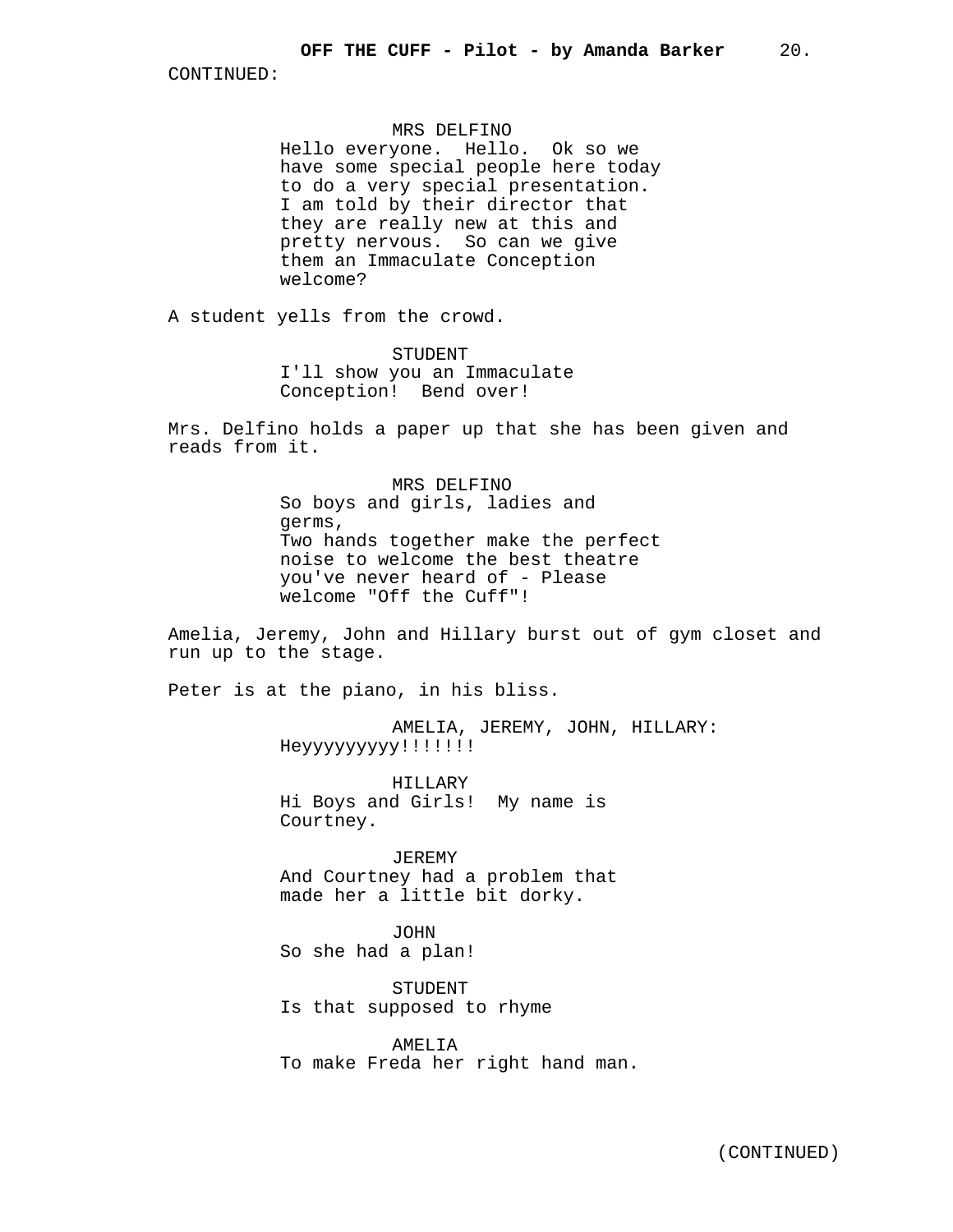HILLARY And together they wouldn't be so dorky!

STUDENT 2 Guy, this is for little kids!

John and Jeremy run backstage in character. Amelia and Hillary stay on.

## 24 INT. BACKSTAGE 24

Jeremy and John are backstage. John grabs a football helmet and pukes in it. Jeremy just puts his head in his hands. A book is thrown and it bounces of the other side of the backstage tarp.

> JEREMY This is brutal.

JOHN I'm just at the bile stage now.

#### 25 INT. SCHOOL STAGE - CONTINUOUS 25

AMELIA Once upon a time.

STUDENT 3 Once upon your face!

## AMELIA

Once upon a time, bullying was not talked about in schools. It was just something kids put up with.

STUDENT 3 I'm putting up with your face!

#### HILLARY

And so, if a kid got bullied they didn't have anywhere that they could go?

AMELIA I can't believe that Courtney, you mean when you get bullied, there's no where you can go?

HILLARY

Sadly, no.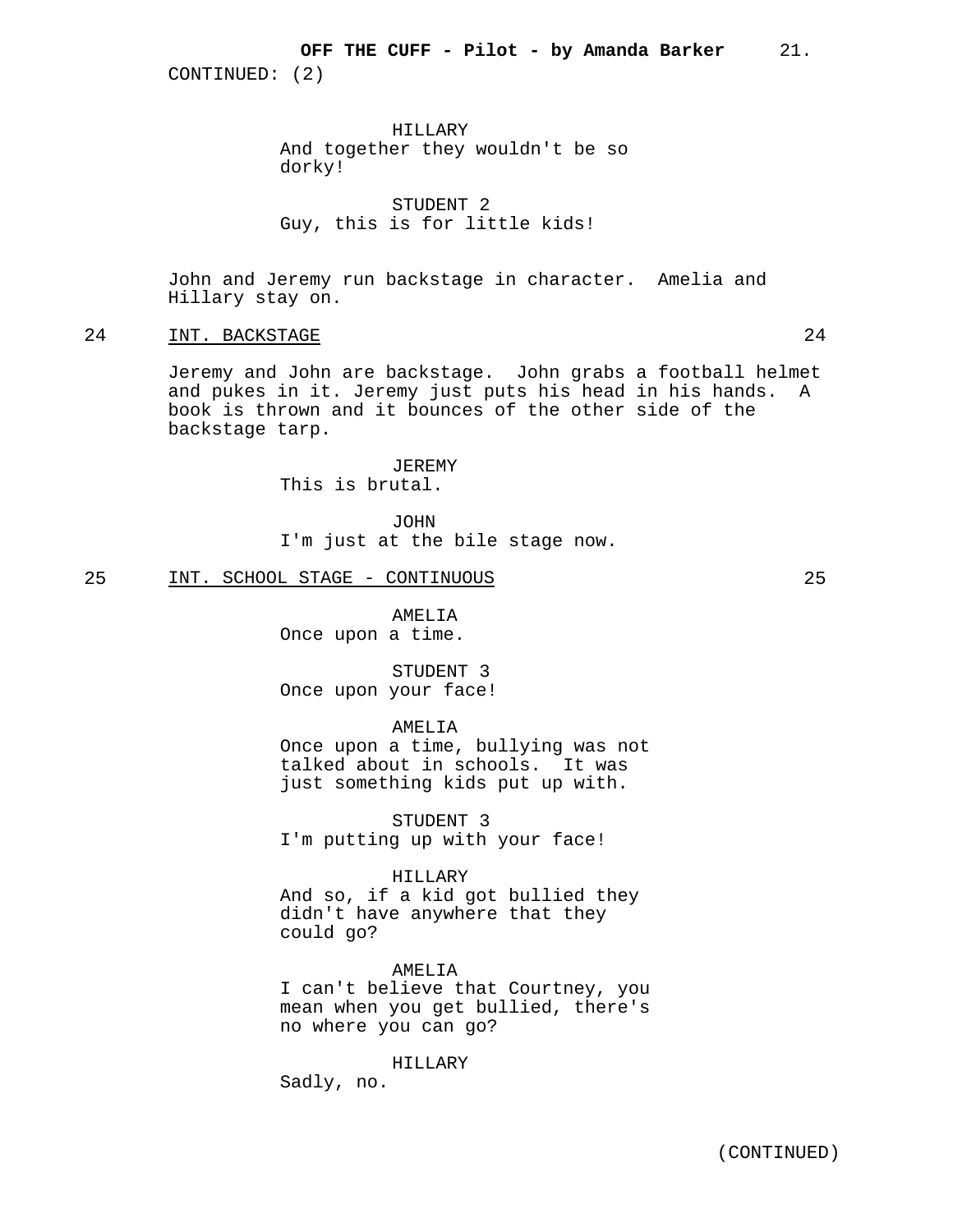AMELIA Let's watch a typical day in Courtney's school.

John walks onto stage as a bully.

JOHN Hey Courtney why don't you hand me over your lunch money?

STUDENT 2 Why don't you hand her your dick?!

HILLARY But I only have 4 dollars, and I need to have my lunch too!

JOHN Well, then, you had better -

John vomits on Hillary. The student body cheers. Hillary is horrified.

> JOHN (CONT'D) (yelling) Damn it!

The student body cheers louder.

JOHN (CONT'D) Well then, you'd better (wiping mouth and suddenly getting inspired) lick it up.

Student body goes crazy, Hillary looks stunned.

JOHN (CONT'D) That's right, you heard me, lick up my puke...BITCH!

When the student body hears this, they roar in excitement. Shouting, fist pumping, cheers.

> PETER This is better than Mamet.

Peter gets excited by the students being so into it, makes hand gestures to actors to give more of this from the piano. Hillary looks stunned and then turns back to John.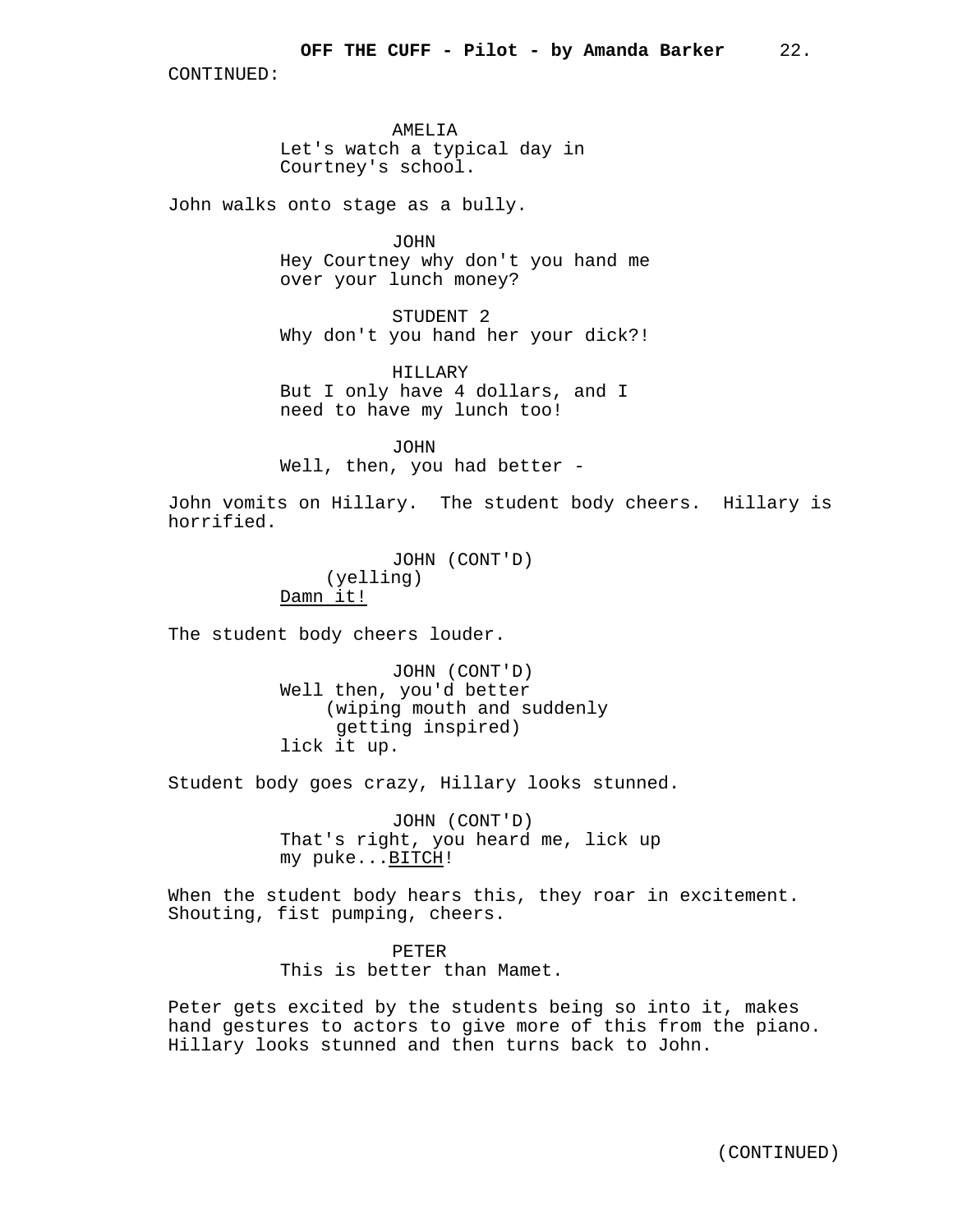HILLARY And......what are you going to do if I don't?

JOHN I will cut you, I will cut you like the bitch that you are!

John exits.

Dawn runs on with mop and quickly mops behind Amelia then runs off.

### AMELIA

And so, since Roy was up in Courtney's.....grill....and Roy was.....threatening to cut Courtney like.....the bitch that she is.....they met after school where both brought their posse...posses. But what Roy didn't know is that Courtney was a bitch with even...bitchier friends.

26 INT. BACKSTAGE 26

JEREMY What the eff dude?

JOHN (groggy) They love it. Let's just keep going.

## 27 INT. SCHOOL STAGE - CONTINUOUS 27

AMELIA So, John brought his.....pimp daddy....Shin Tong. And Courtney brought....me....her....Ho with the Mo....friend Freda.

JOHN Are you bitches ready to throw down?

SFX: Hillary's next swear gets "bleeped" out.

HILLARY (forced) Bleep....yeah

Crowd cheers.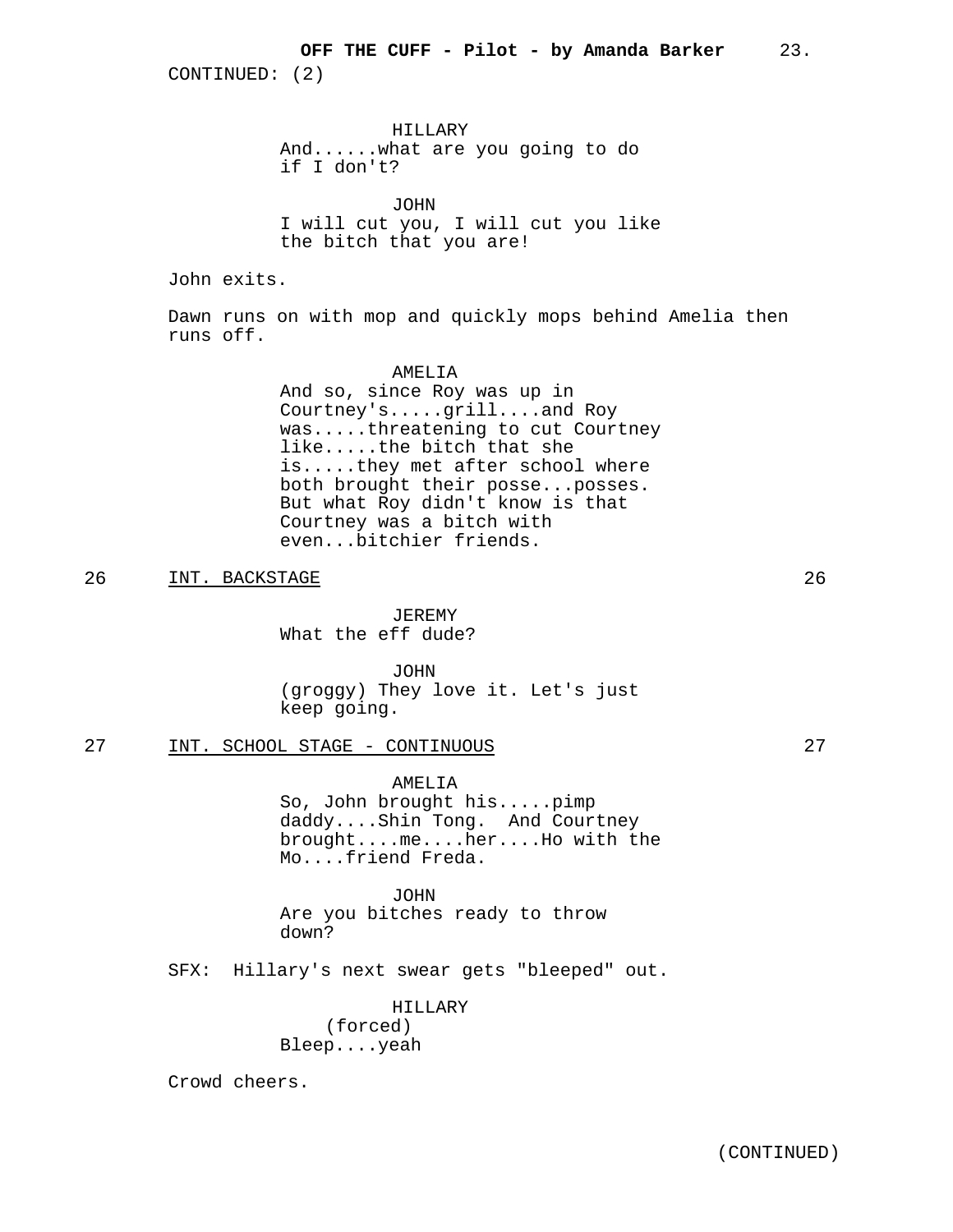JEREMY Well good because we are going to cut you like a bitch.....we are going to....bleep bleep and bleep...you

SFX: John goes on a swearing tirade which all gets "bleeped" out.

There is a pause and the gym goes silent. The actors look horrified.

Mrs. Delfino looks horrified.

Peter looks up from the piano, stunned.

Dawn is back at the tech booth. She bites her lip and clenches her mop.

> ALL STUDENTS YEAAAAAAAAAAHHHHHHHHHHHHHHH!!!!!!

#### HILLARY

Well...that's ok....because we like getting bleeped and bleeped. And bleeped.

SFX: Hillary's swears get "bleeped" out.

#### JEREMY

Oh yeah?

HILLARY

Yeah. Because we pack...knives....and we can go....and chop off all of your... dicks!

ALL FEMALE STUDENTS YEAHHHHHHHHHHHHHHH!!!!

DAWN

Oh Christ. Here we go.

## AMELIA

Yeah! We're....dick choppers. And uh...we will only have to use on butter knife on you, Shin Tong. Cause your Asian! So your dick is small!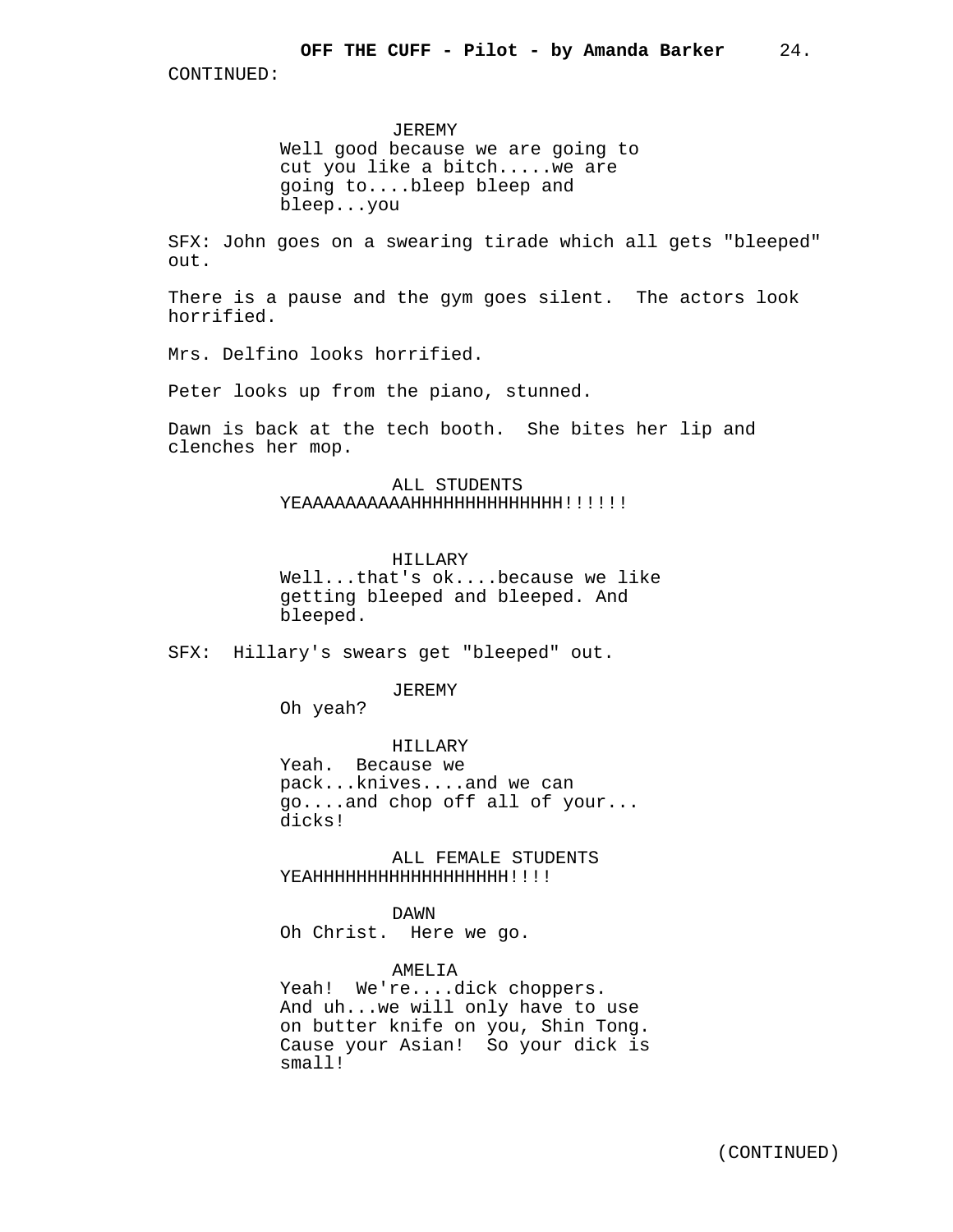STUDENT 2

Oh yeah!

ASIAN STUDENT

Boo!

HILLARY We are going to Ginsu knife that thing like a California Roll!

## ASIAN STUDENT

Cut her!

Both Amelia and Hilary run off stage.

## 28 INT. BACKSTAGE 28

AMELIA Ok, you know what Hilary - I've had just about enough of you!

HILLARY

I beg your pardon?

AMELIA (mocking tone, pretending to be Hillary) I was a triple threat. I talk about people behind their backs, in the van. I'm still in my 20's. It's the same shit that you pulled with my ex husband.

Beat.

HILLARY You're Dave's ex wife?

AMELIA

Yes. Well. Soon to be. Neither of us can afford the divorce yet.

HILLARY

Ok - listen. Dave came on to me! And Jeremy has a thing for you, not me!

A moment for Amelia's recognition. The conversation turns from fight to bonding instantly.

> AMELIA Oh my god. He does?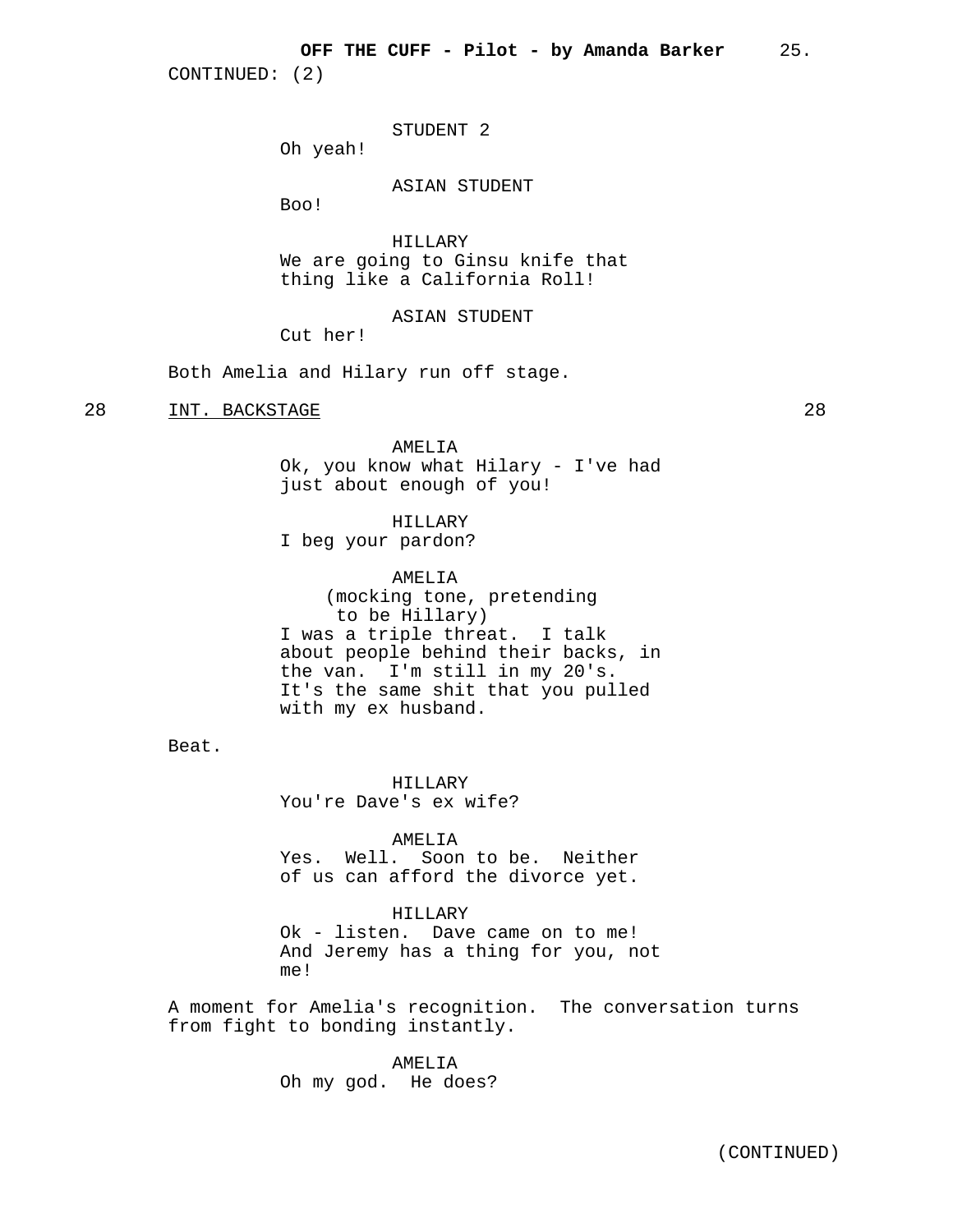HILLARY Yes, that's what we were talking about in the van.

AMELIA

Oh my god. I'm mean he's not my intellectual equal but he's really cute.

HILLARY

And you are only probably 10 years older than him. That's less than Ashton and Demi.

AMELIA

Right. Thanks.

## 29 INT. BACK OF SCHOOL GYM - TECH BOOTH 29

Mrs. Delfino approaches Dawn.

## MRS DELFINO

Pull the lights. Pull the lights or I will pull them for you. I'll be calling the other schools in the district to let them know that you are a disgrace to edu-tainment.

## DAWN

Yes, and we are so sorry. On behalf of "Off the Cuff" I would love to offer you maybe a more appropriate performance -

SFX: Mrs Delfino's next swear gets "bleeped" out.

MRS DELFINO

Oh "bleep" it. You guys are done. I'll make sure of that.

#### JEREMY

Well it's that time boys and girls! It's time for some audience participaction! Get it? Participaction? Hal and Joanne? Too young? Ok. Who would like to volunteer to come up on stage?

## MRS DELFINO

What?

(CONTINUED)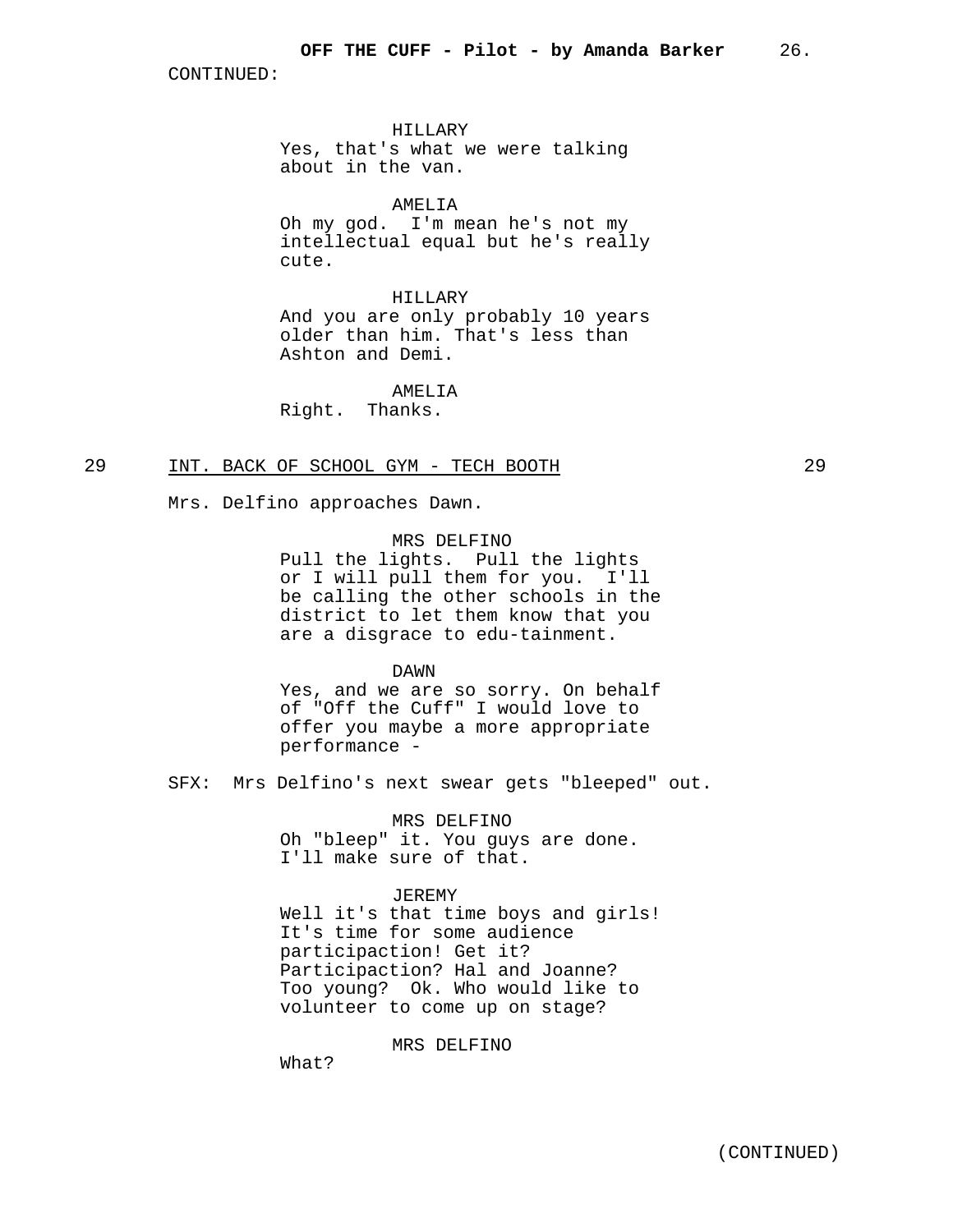DAWN Oh my god. No, no Jeremy, no.

JEREMY I need that one special person in the audience- that one person who can never stop talking.

Sees a quiet boy in the corner.

JEREMY (CONT'D) How about you, kind sir?

MRS DELFINO That's Robert and he's autistic. He's a biter.

DAWN

Awesome.

Jeremy leads Robert onto stage.

JEREMY

Yes, you, watch your step there. So since we are improvising today's show, tell me some of the things that interest you.

Robert just stands on stage, staring at one corner.

JEREMY (CONT'D) Are you into sports?

Beat.

Or Cars?

Beat.

Music?

ROBERT

I like music.

JEREMY Excellent - because we have a song for you - don't we ladies?

Motions to the girls fighting backstage.

AMELIA Oh yeah...the madrigal.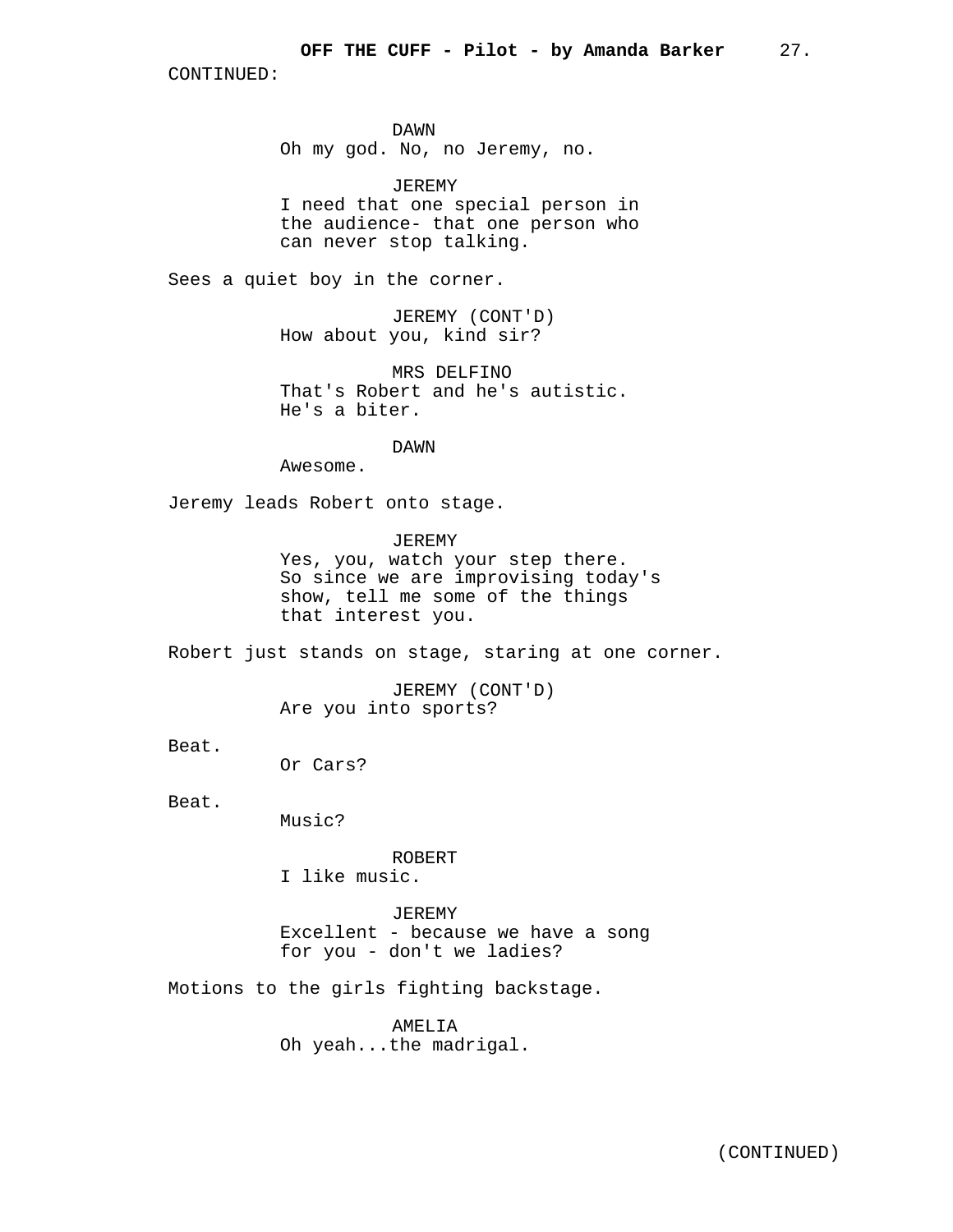Girls look like deer caught in headlights and slowly make their way onto the stage.

> ROBERT I sang a song in church.

HILLARY I know a few church songs....we like church songs....right Jeremy?

## JEREMY

That's right!

Audience begins to boo. Robert starts to sing Amazing Grace. The entire gym falls silent. His voice is incredible. It is a real "Susan Boyle" moment. Shocked expressions fall on Mrs. Delfino, Dawn and all of the actors on stage.

Peter plays along on the piano.

The actors sing along but they allow Robert to have the final "Was blind but now I see".

DAWN

Lights going down.

The lights come down. The curtain comes down. The kids stand up and applaud.

> MRS DELFINO I don't believe it.

## 30 INT. BACKSTAGE 30

John vomits and passes out.

END OF ACT TWO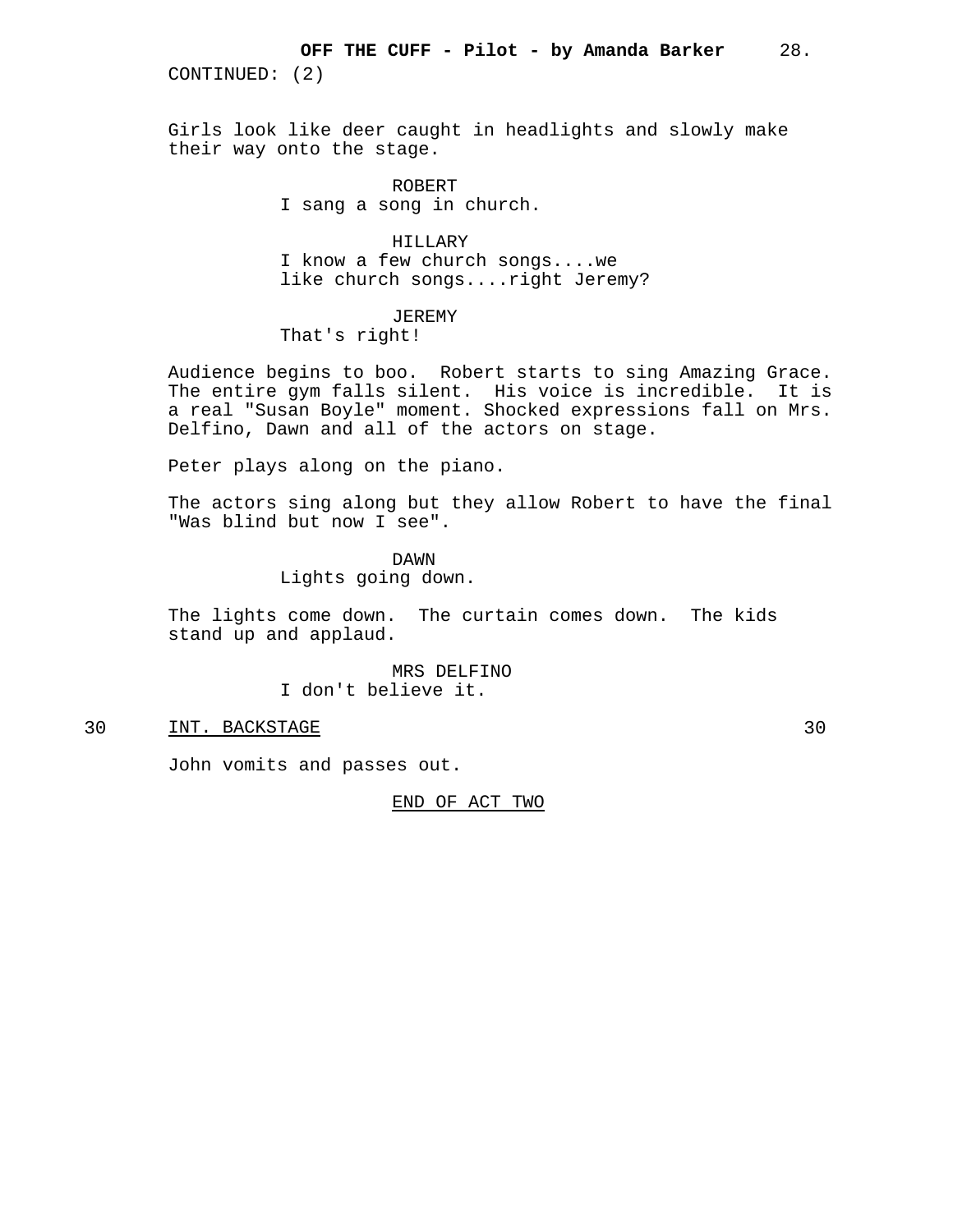#### 31 INT. HOSPITAL ROOM - DAY. 31

John is lying on the bed, hooked up to the IV. Cast stands around him. John is feigning real sickness rather than just extreme hung-overness.

#### PETER

Food poisoning happens to the best of us John. What did the doctor say?

JOHN She said that I should rest up and drink plenty of fluids. It could be something serious you know, like lupus.

JEREMY Pretty sure you have to be born with lupus.

AMELIA Jeremy can I talk to you for a moment?

JEREMY

Uh. Sure.

They step outside the room.

AMELIA

Listen, I want to say that we are going to be touring cross country and I don't want any weirdness between us ok?

JEREMY

Sure.

#### AMELIA

I just want everything out on the table. I think you a really cute, and really sweet but I think it's best if we keep it professional.

#### JEREMY

Sure.

AMELIA Ok. Because Hillary told me everything.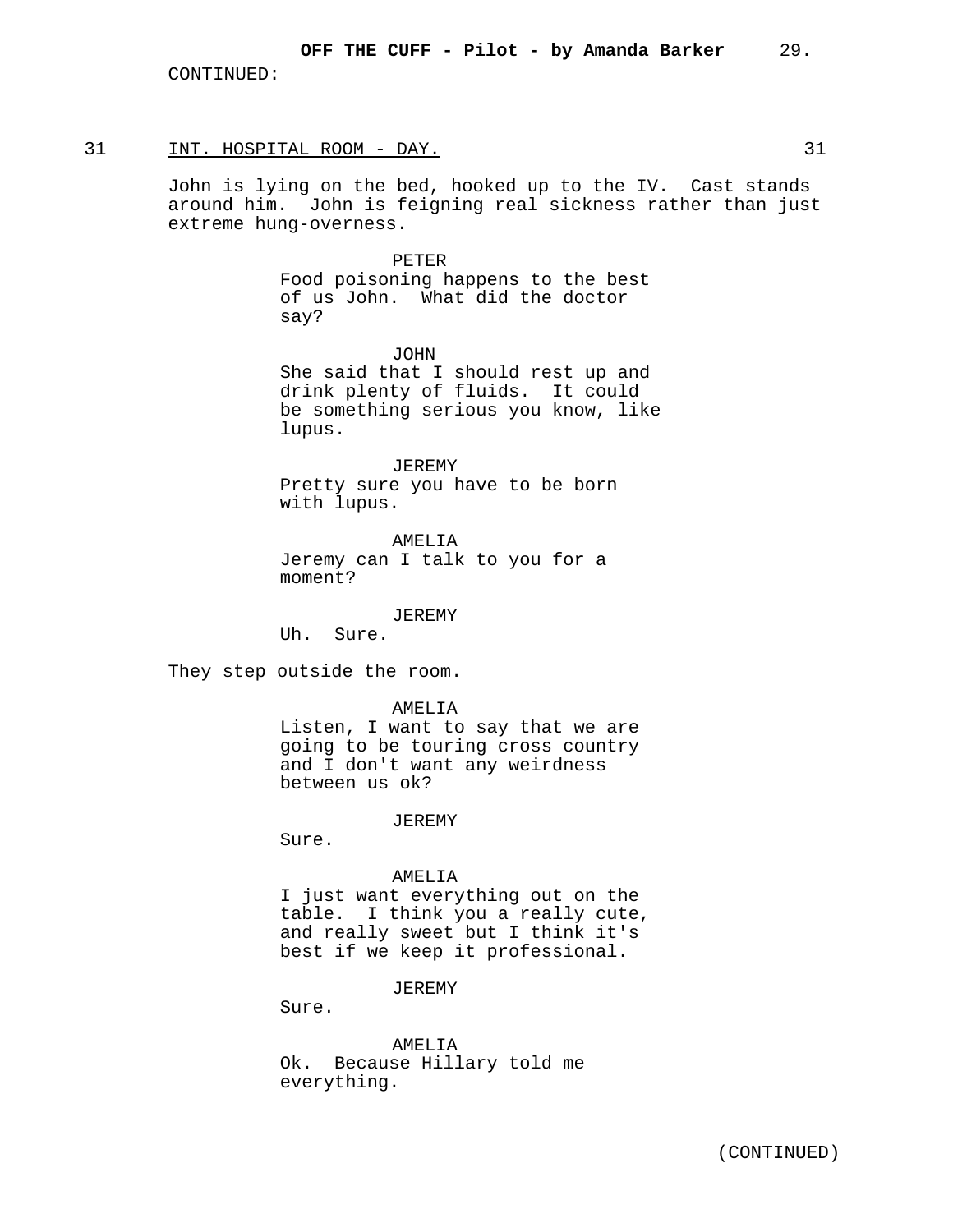JEREMY So nothing's gonna happen for us, right?

AMELIA I'm sorry, hon. No.

JEREMY Good - can you figure out if Hillary is single? She's actually the girl I want to bang.

AMELIA Yeah. Ok. I'll find out if she's into...banging.

## JEREMY

Because I know she's Christian right? So she might take awhile to get cozy with so I just want to know what her triggers are.

## AMELIA

She likes it if you are a real jerk to her.

### JEREMY

She does?

AMELIA Yep, the bigger the jerk, the more she wants you.

JEREMY How do you know?

AMELIA I just know. It's a girl thing.

JEREMY Well, that's great advice. Thanks!

Jeremy goes back into hospital room. Amelia looks into camera with an awkward sigh. She goes back into the hospital room.

> JOHN Did someone call Robert?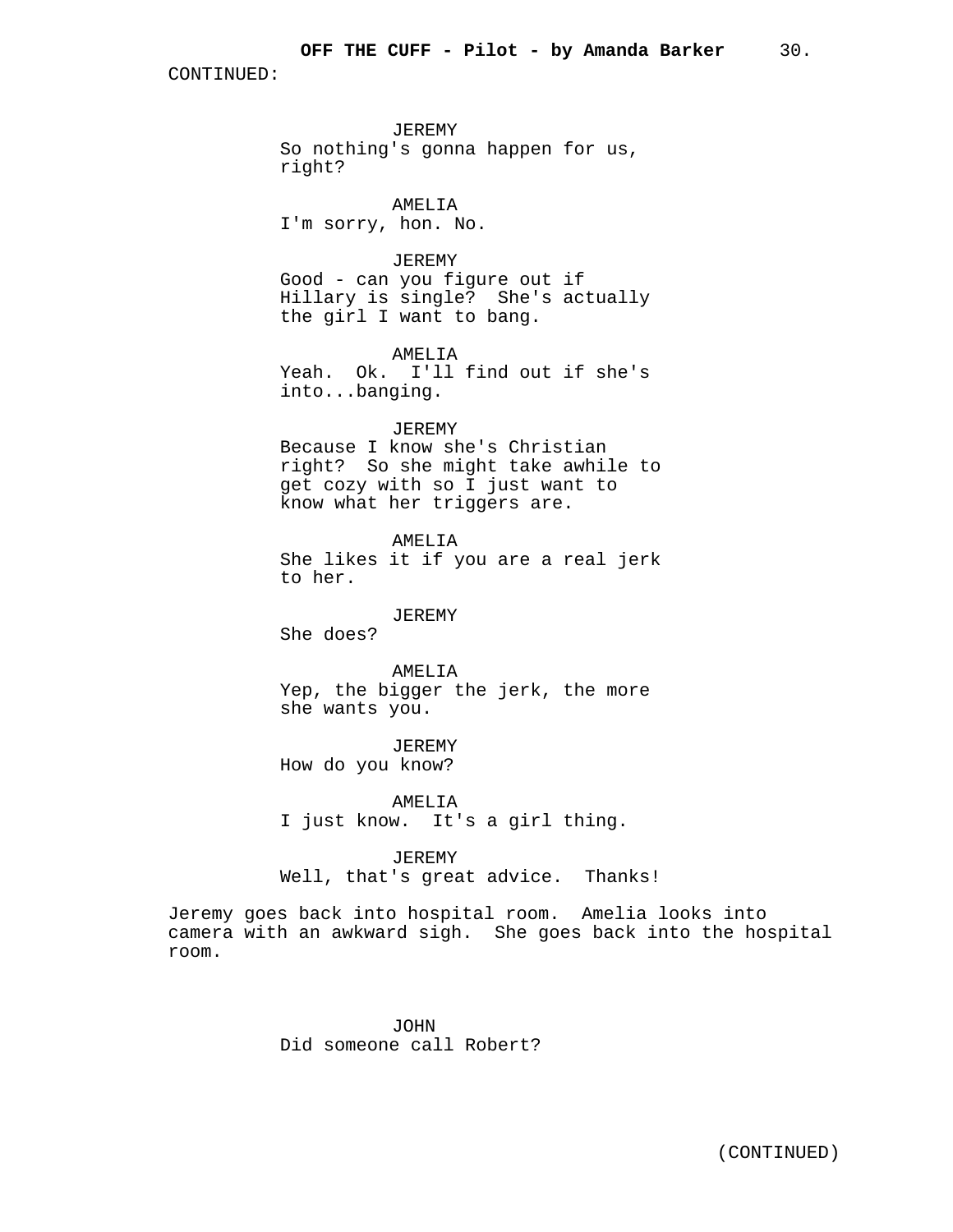HILLARY He's coming. How are you feeling?

JOHN Foggy. Did we actually...? Did that happen?

JEREMY It got real, John. It got really real.

PETER It was wonderful. Mrs. Delfino has booked us for 3 more shows.

DAWN WHAT? That can't be possible.

PETER

It's not only possible, it's happening. I knew I had the right team here. She suggested that we apply for the relevance awards. They are theatre awards for at risk youth.

JOHN

Wow.

PETER

I know in my heart that there is nothing, nothing more relevant than the show I watched today.

Nurse enters.

NURSE They are ready for you.

PETER

That's why I've booked the cast to give a special performance for the kids in intensive care. John, of course you will be missed but maybe one of the kids can sub in for you?

Beat.

PETER (CONT'D) Sound cool guys?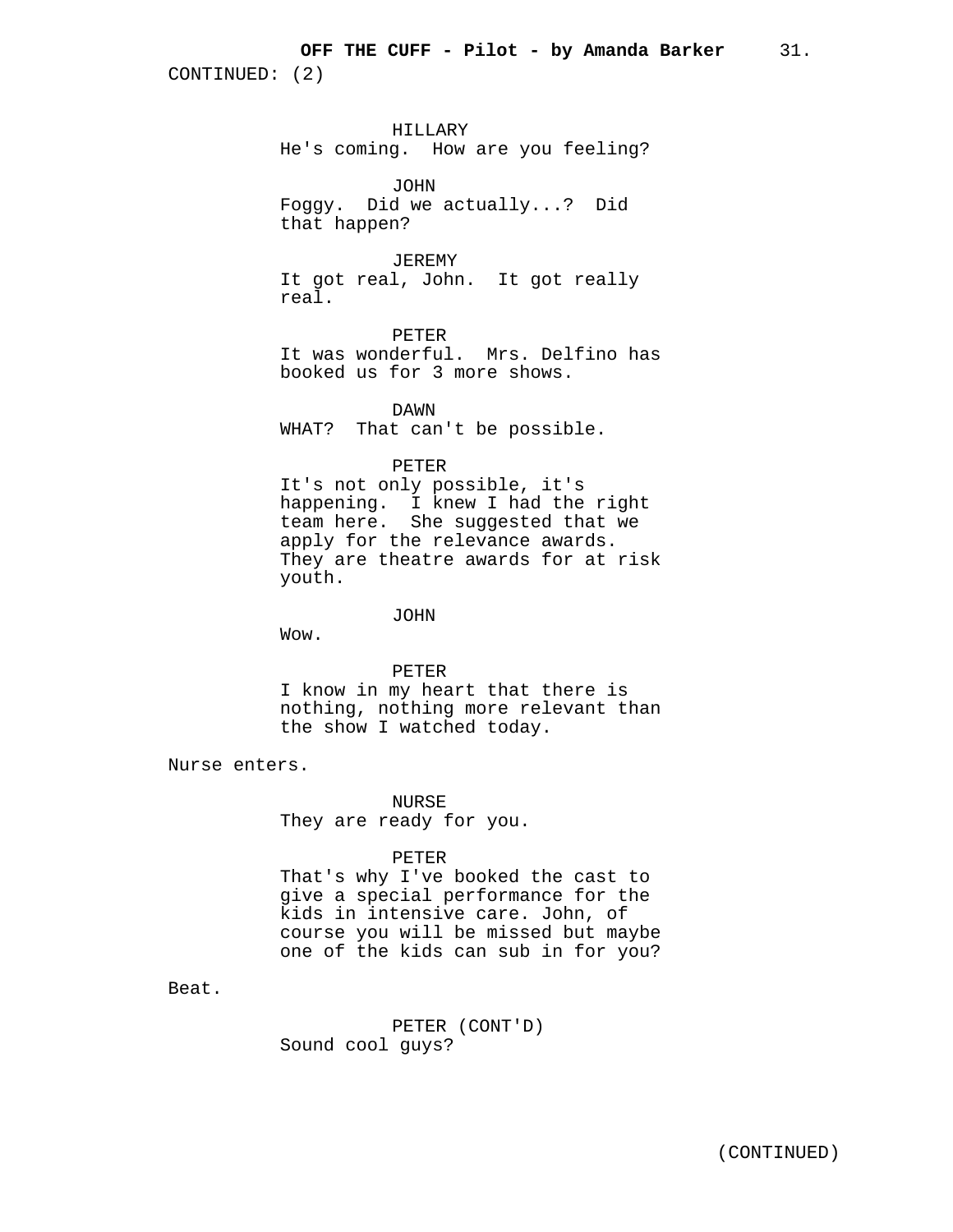NURSE There are only two kids.

PETER Well that's not a-

NURSE They are both hooked up to machines.

Beat.

JOHN (smiling an evil grin) Can I watch?

END OF ACT THREE.